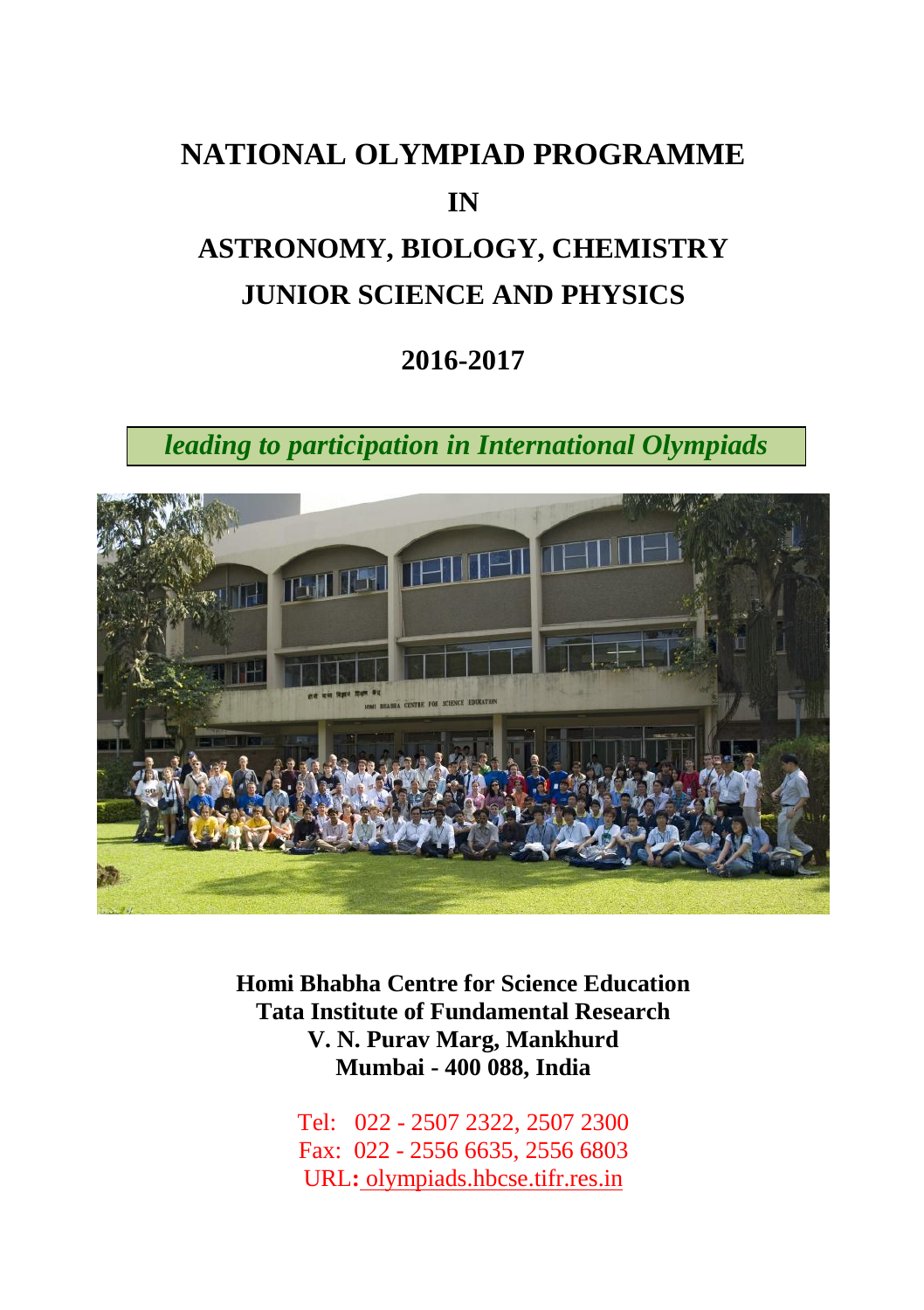#### **A**

**major Olympiad programme in basic sciences is operational in the country. The programme aims at promoting excellence in science among pre-university students and selecting teams of students to represent India at the International Olympiads in Astronomy, Biology, Chemistry, Junior Science and Physics.**

**This brochure gives the necessary information regarding this programme to all concerned: students, teachers, parents and others.**

*Do India proud at the International Olympiads 2017. Enrol for NSEA/NSEB/NSEC/NSEJS/NSEP*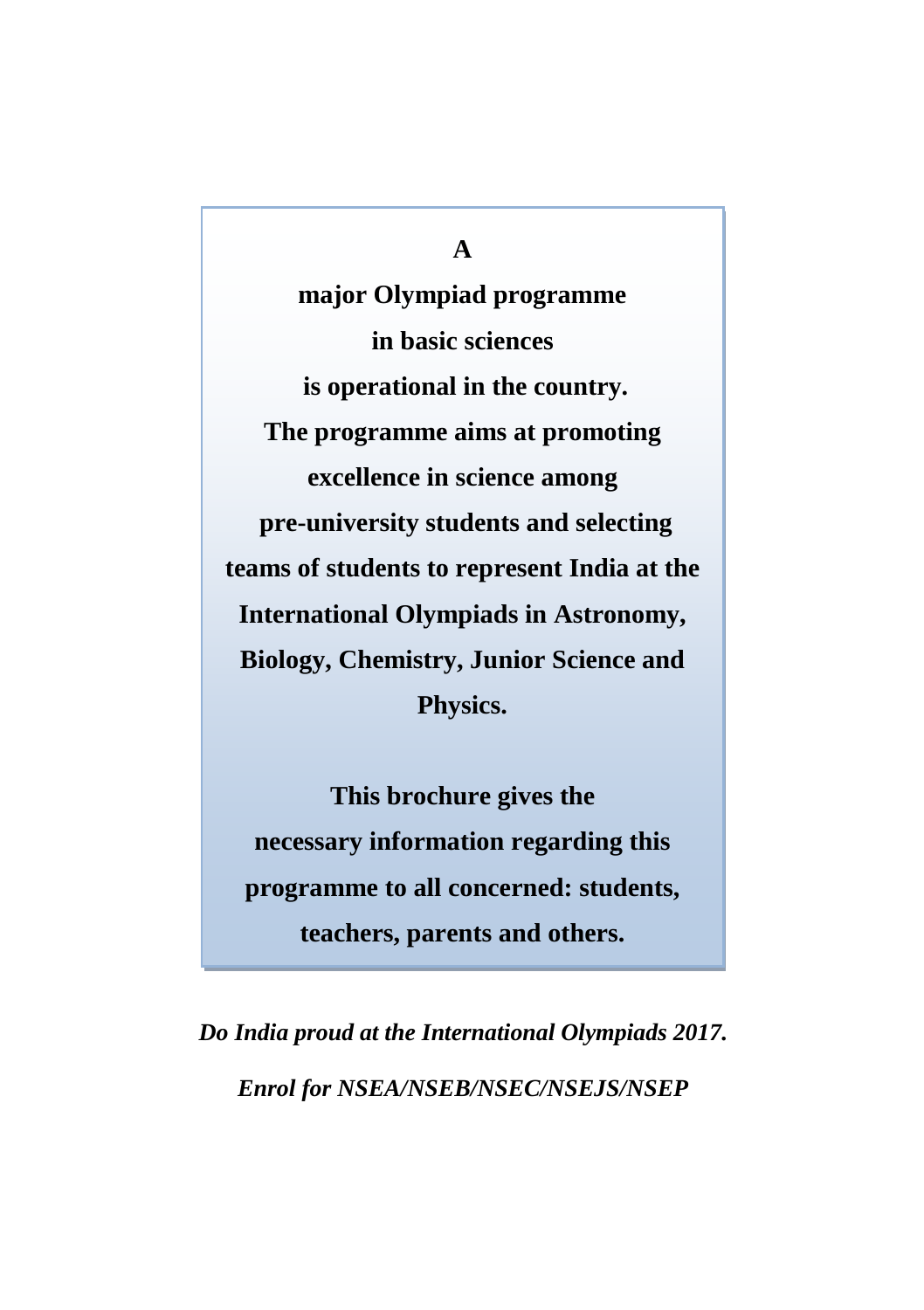### **Introduction**

The international Olympiad movement is aimed at bringing the most gifted secondary and higher secondary students of the world together in a friendly competition of the highest level. The Olympiads do not lead directly to any career benefits; rather, they provide a stimulus to begin a career in science or mathematics, to undertake a lifelong journey into the realms of exciting intellectual challenges. The Olympiads are not merely competitions, they are the meeting places of the brightest young minds of the world, and many friendships forged at the Olympiads form the seeds of scientific collaboration later in life. Much like the Olympics in sports, the Olympiads are a celebration of the very best in school level science and mathematics.

The scientific community of India recognises the need for a national Olympiad programme in mathematics and basic sciences, which would lead to participation in the international Olympiads. India has been participating in the international Olympiads in Mathematics since 1989, and later started participation in Physics (1998), Chemistry (1999), Biology (2000), Astronomy (2004) and Junior Science (2007) as well. Enrollment of students in each subject has grown steadily over time, and currently stands at between 15000 and 50000 in different subjects. The science Olympiad programme involves a large number of teachers and scientists from across the nation. The nodal agency for all the science and mathematics Olympiads in the country is the Homi Bhabha Centre for Science Education (HBCSE), a national centre of the Tata Institute of Fundamental Research (TIFR). The Olympiad programme is run in close collaboration with the teacher associations, the Indian Association of Physics Teachers (IAPT), Association of Chemistry Teachers (ACT), and the Association of Teachers in Biological Sciences (ATBS). The first stage of the Olympiad examinations is conducted by IAPT, while the later stages are the responsibility of HBCSE.

The science Olympiad programme is fully funded by the Government of India through the Board of Research in Nuclear Science, Department of Atomic Energy (BRNS, DAE), Department of Science and Technology (DST), Ministry of Human Resource Development (MHRD) and the Indian Space Research Organisation, Department of Space (ISRO, DoS). The national Olympiads are overseen by a National Steering Committee (NSC), constituted by DAE, and comprised of members of each funding agency as well as eminent experts in each subject.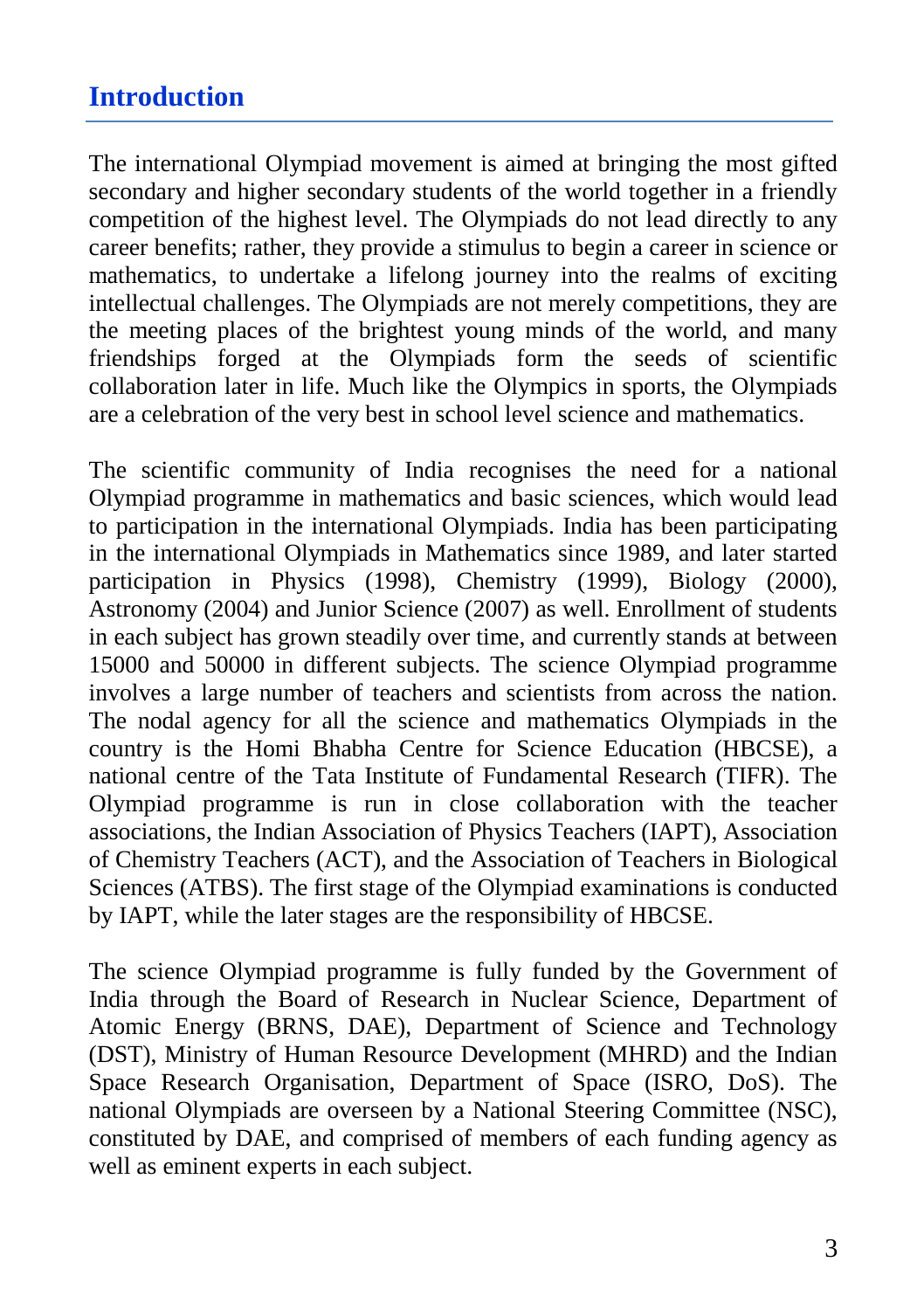Right from the beginning of participation, Indian students have excelled at the international Olympiads in every subject. More than 99% of the nearly 400 contestants from India have won medals and laurels at the international competitions in the last 19 years of participation. Over one-third of the students have won coveted gold medals, and several special prizes have been won as well. The international community has also recognised India's strong presence at the Olympiads. India has hosted the international Olympiads in every subject: Chemistry (2001), Astronomy (2006), Biology (2008), Junior Science (2013) and Physics (2015). In December 2016, India will be hosting the 10<sup>th</sup> International Olympiad on Astronomy and Astrophysics in Bhubaneswar.

The national Olympiad programme follows a five stage process, starting with an examination held at nearly 1400 schools across the country and culminating with the international Olympiads at different corners of the world. The national level examinations are designed to assess the conceptual understanding, logical reasoning, laboratory skills, and above all, ability to apply problem-solving skills to novel situations, both theoretical and experimental. Training is included from the third stage of the programme and the first two stages do not necessarily require any specialised coaching outside the regular school system. The programme for the year 2016-2017 is outlined in this brochure.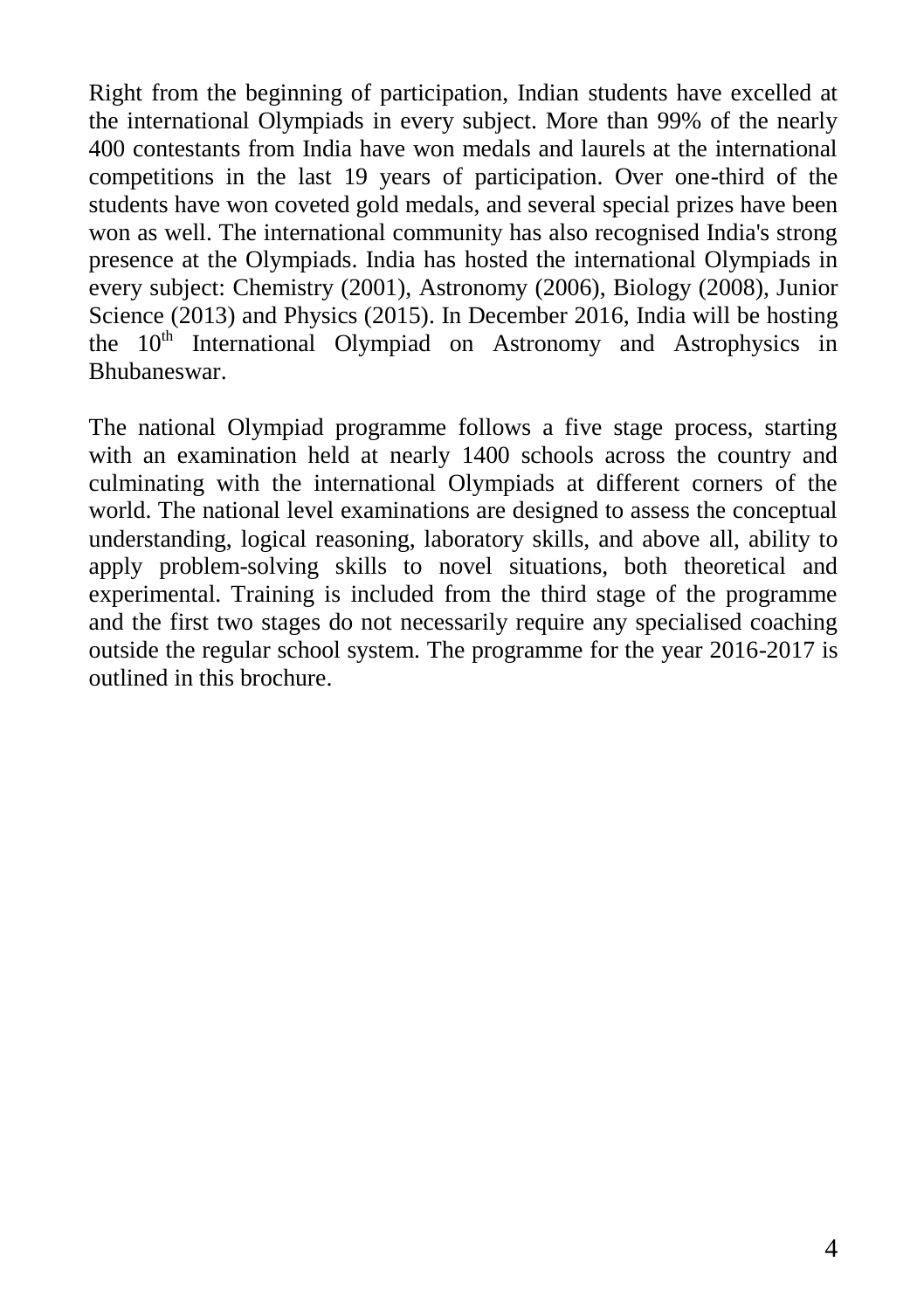# **Overview of the Science Olympiads**



Stage 5

#### **International Olympiad**

International venue  $4 - 6$  students Theory & Experiment competition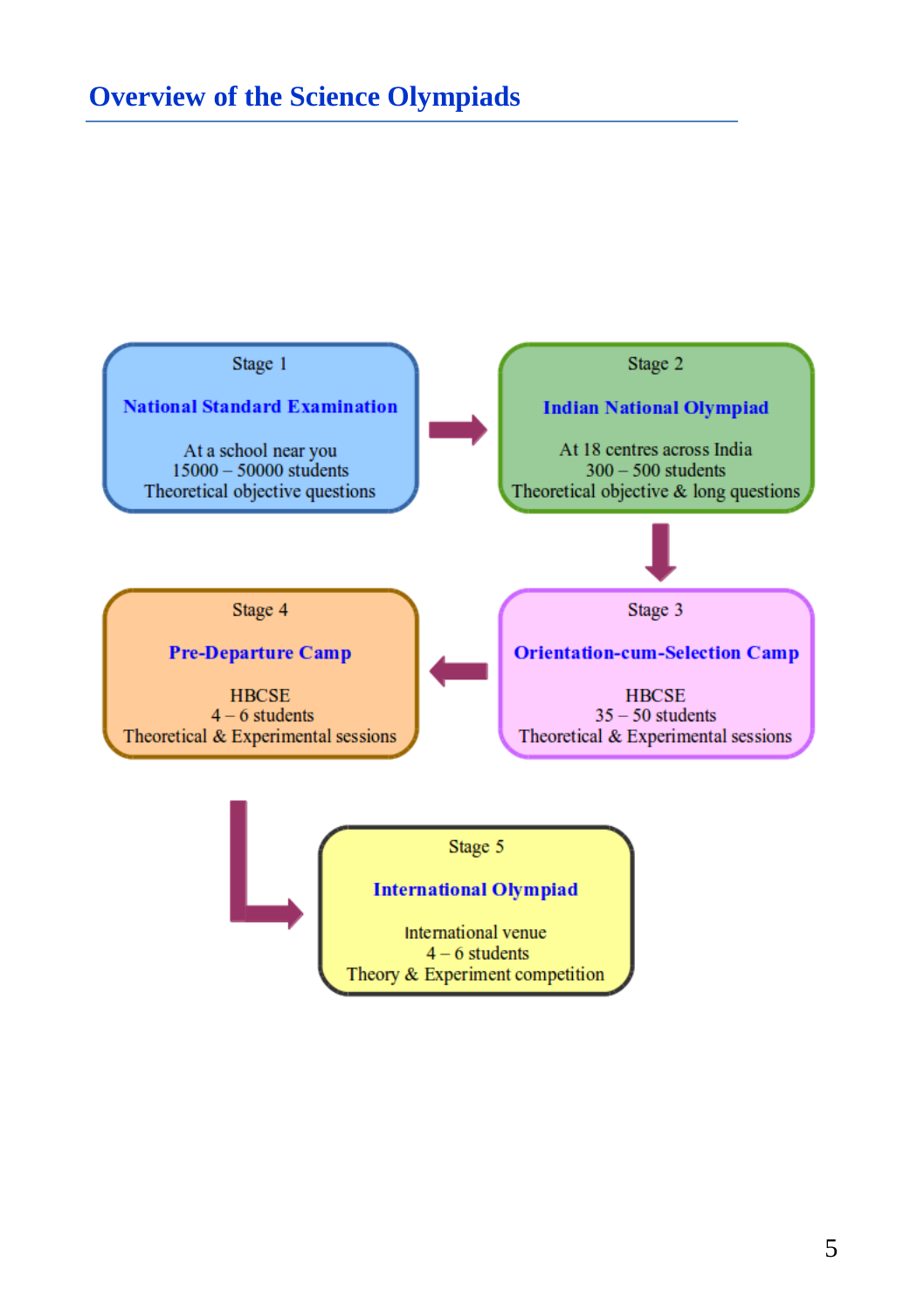# **Stage I National Standard Examinations (NSEs)**

National Standard Examinations in Astronomy (NSEA), Biology (NSEB), Chemistry (NSEC), Junior Science (NSEJS), and Physics (NSEP) constitute the first stage of selection of students in the National Olympiad Programme. Every student aspiring to go through successive stages of the programme and participating in the international Olympiads in 2017 must enrol for the NSEs in the respective subjects to be held in 2016.

### ELIGIBILITY FOR NSE:

#### *Astronomy, Biology, Chemistry and Physics:*

- 1. Must be an Indian citizen.
- 2. Date of birth between 1 July 1997 and 30 June 2002, both days inclusive.
- 3. Must not have completed (or scheduled to complete) class 12 board examination earlier than 30 November 2016.
- 4. Must not have commenced (or planning to commence) studies in a university or equivalent institution by 1 June, 2017.
- 5. Must not be appearing in NSEJS 2016.

#### *Junior Science:*

- 1. Must be an Indian citizen.
- 2. Date of birth between 1 January 2002 and 31 December 2003, both days inclusive.
- 3. Must not have completed (or scheduled to complete) class 10 board examination earlier than 30 November 2016.
- 4. Must not be appearing in any of NSEA, NSEB, NSEC or NSEP 2016.

**It is the student's responsibility to determine if he/she satisfies the eligibility norms. If at some later stage it is found that the student does not meet the eligibility norms, he/she may face disqualification from the programme.**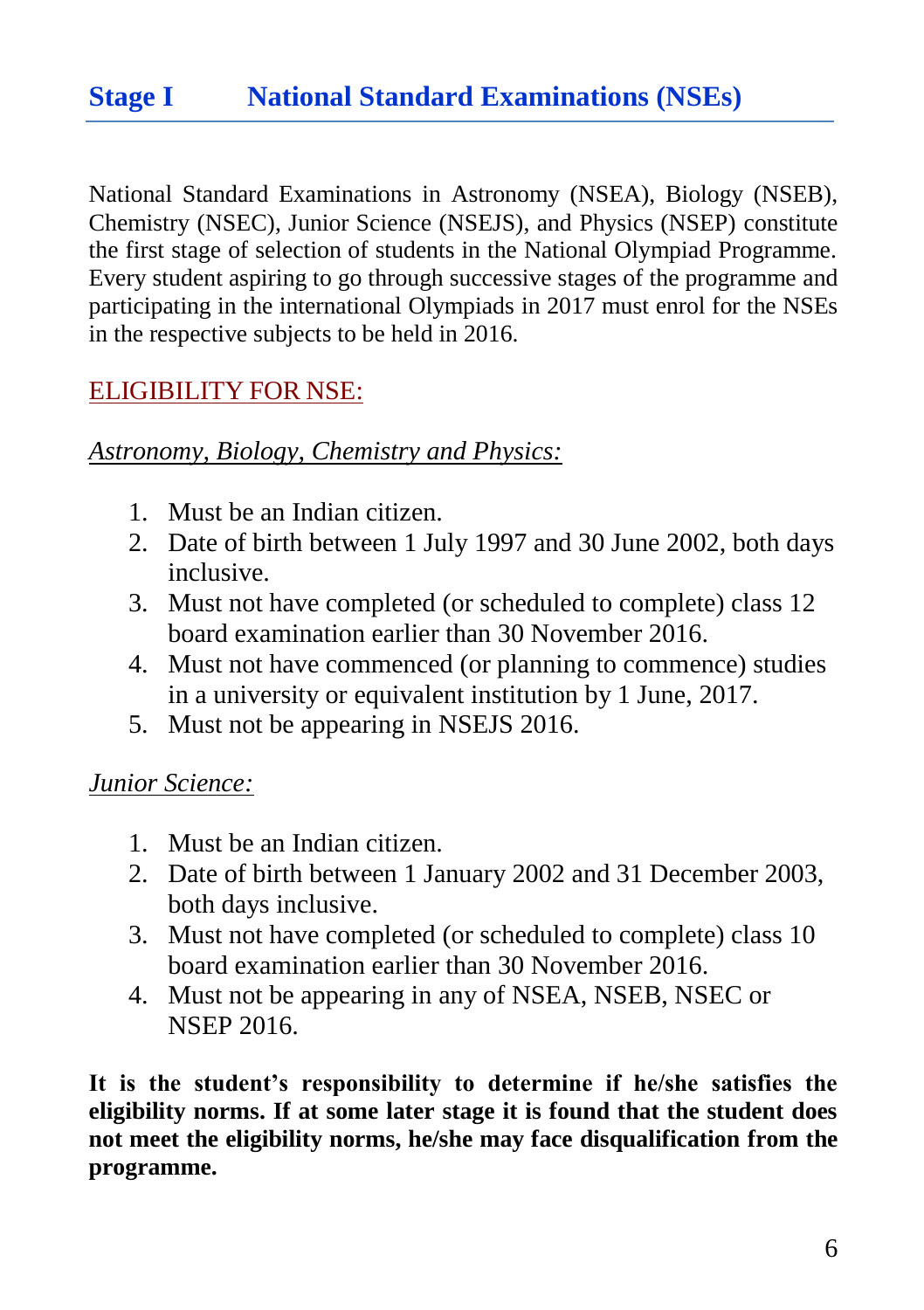| Syllabus                                  | Is broadly equivalent<br>including Class XII)<br>of CBSE. There will<br>be greater emphasis<br>to senior secondary<br>Mathematics and<br>level (up to and<br>Astronomy.<br>Elementary<br>on Physics, | Is broadly equivalent<br>including Class XII)<br>to senior secondary<br>level (up to and<br>of CBSE | Is broadly equivalent<br>including Class XII)<br>to senior secondary<br>level (up to and<br>of CBSE |
|-------------------------------------------|------------------------------------------------------------------------------------------------------------------------------------------------------------------------------------------------------|-----------------------------------------------------------------------------------------------------|-----------------------------------------------------------------------------------------------------|
| Language                                  | English & Hindi<br>(on request)                                                                                                                                                                      | English & Hindi<br>(on request)                                                                     | English & Hindi<br>(on request)                                                                     |
| Question paper<br>pattern                 | 80 multiple choice<br>negative marking.<br>questions with                                                                                                                                            | 80 multiple choice<br>negative marking.<br>questions with                                           | 80 multiple choice<br>negative marking.<br>questions with                                           |
| Date, Time and<br>Examination<br>Venue of | $13:30 - 15:30$ hrs<br>Respective NSE<br>$2016$ (Sunday)<br>November 27,<br>centre                                                                                                                   | $13:30 - 15:30$ hrs<br>Respective NSE<br>$2016$ (Sunday)<br>November 27,<br>centre                  | $11:00 - 13:00$ hrs<br>Respective NSE<br>2016 (Sunday)<br>November 27,<br>centre                    |
| Examination<br>First stage                | <b>Examination</b> in<br>Astronomy<br>Standard<br>National<br>(NSEA)                                                                                                                                 | Biology (NSEB)<br><b>Examination</b> in<br>Standard<br>National                                     | <b>Examination</b> in<br>Chemistry<br>Standard<br>National<br>(NSEC)                                |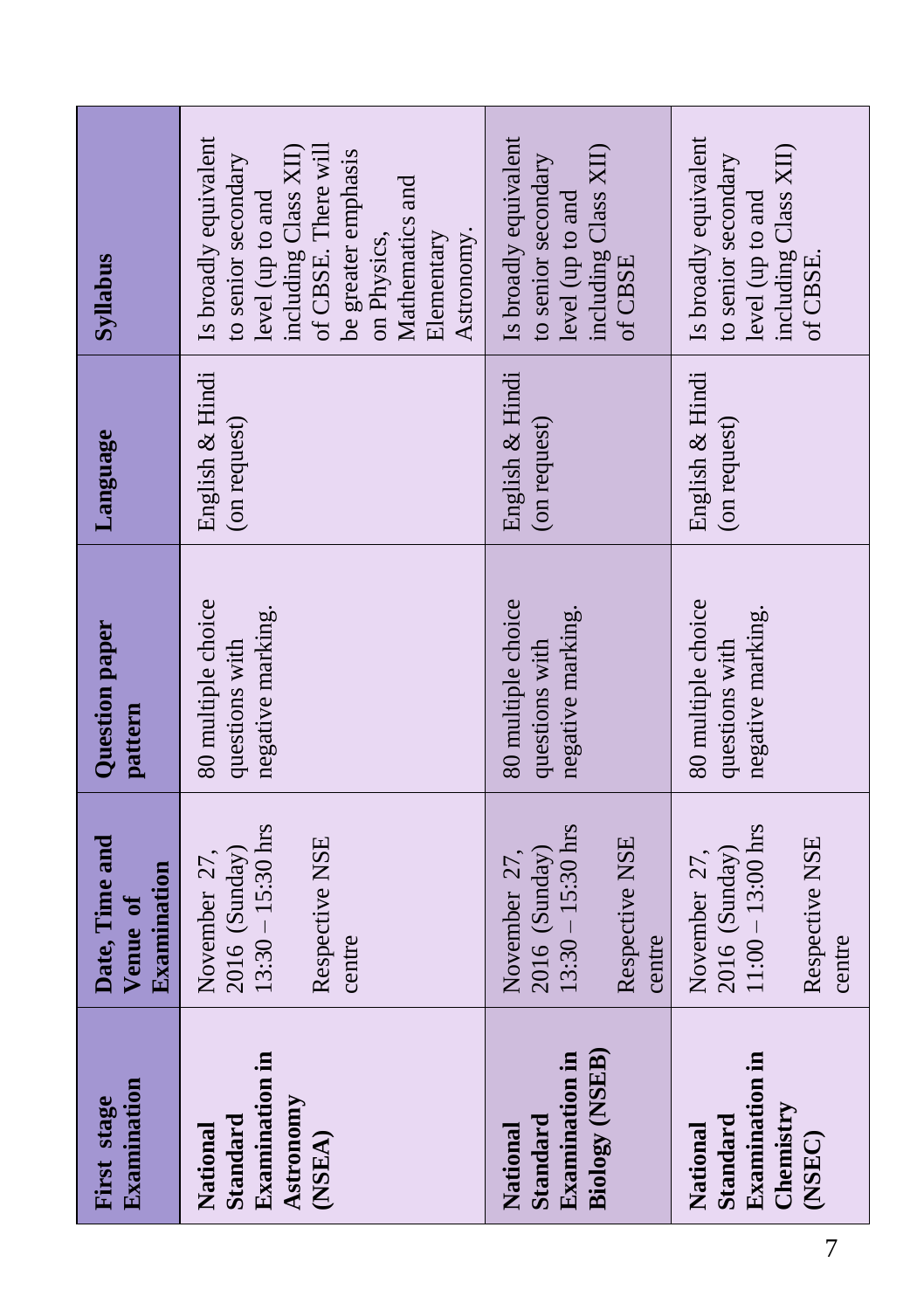| Examination<br>First stage                                                         | Date, Time and<br>Examination<br>Venue of                                                                             | Question paper<br>pattern                                                                                                                                                                                                                               | Language                                                          | Syllabus                                                                                                                                                                                                                                 |
|------------------------------------------------------------------------------------|-----------------------------------------------------------------------------------------------------------------------|---------------------------------------------------------------------------------------------------------------------------------------------------------------------------------------------------------------------------------------------------------|-------------------------------------------------------------------|------------------------------------------------------------------------------------------------------------------------------------------------------------------------------------------------------------------------------------------|
| <b>Examination</b> in<br><b>Junior Science</b><br>Standard<br>National<br>(NSE.JS) | to your NSE centre<br>Vidyalaya nearest<br>Only in Kendriya<br>$10:00 - 12:00$ hrs<br>$2016$ (Sunday)<br>November 20, | 80 multiple choice<br>negative marking.<br>questions with                                                                                                                                                                                               | English & Hindi<br>(on request)                                   | Mathematics may have<br>including Class X) of<br>Is broadly equivalent<br>(Biology, Chemistry<br>CBSE. All the basic<br>to secondary school<br>subjects of science<br>and Physics) and<br>level (up to and<br>roughly equal<br>emphasis. |
| <b>Examination in</b><br>Physics (NSEP)<br>Standard<br>National                    | $08:30 - 10:30$ hrs<br>Respective NSE<br>$2016$ (Sunday)<br>November 27,<br>centre                                    | each with one or more<br>each with only one of<br>correct. To get credit,<br>. 3-mark questions,<br>2. 6-mark questions,<br>four options correct.<br>incorrect option(s)<br>should be marked.<br>option(s) and no<br>than one option<br>all the correct | Gujarati, Bangla<br>English, Hindi,<br>(last three on<br>request) | including Class XII) of<br>Is broadly equivalent<br>to senior secondary<br>level (up to and<br>CBSE.                                                                                                                                     |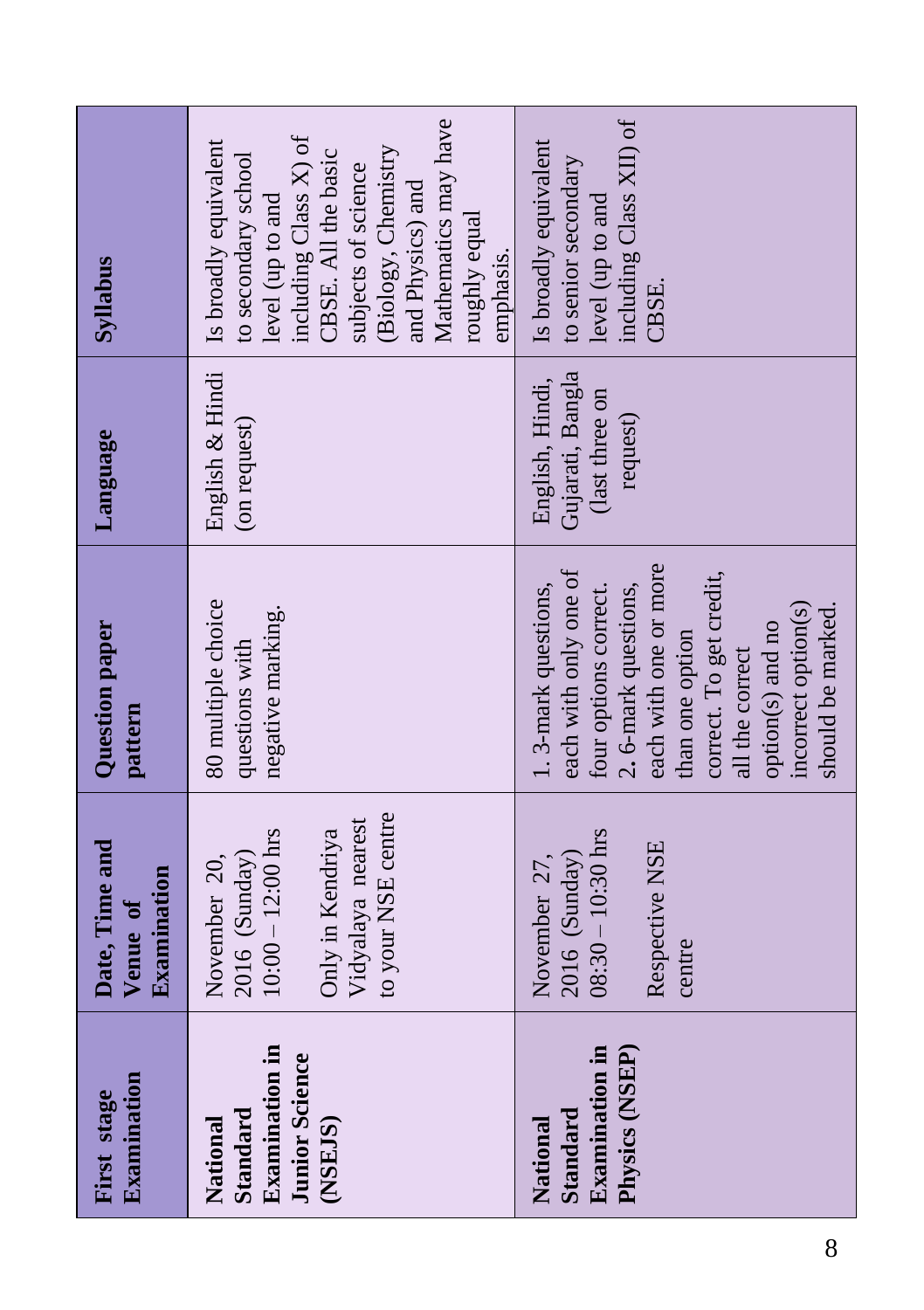### ENROLLMENT FOR NSE:

Find out from the principal and/or the head of department whether your school/college is a registered centre. If so, enrol your name by paying the required fee. Your school/college will give you all necessary instructions pertaining to NSEs.

If your school/college is not a registered centre, visit the IAPT website: www.iapt.org.in. This website displays details of the centres which were registered **last year**. This may be of help to you in locating the centre nearest to you and in enrolling your name at the centre by paying the required fee.

- $\div$  Fee: Rs. 100/- per student per subject.
- $\div$  Fee is to be paid to the centre in-charge of the centre where you have enrolled your name. No direct remittance to IAPT is permissible.
- No TA/ DA is admissible for NSE (Stage I Examination).

Please note that NSEs are the organizational responsibility of IAPT. If you have any queries about NSEA, NSEB, NSEC, NSEJS and NSEP or if you have any difficulty in getting enrolled for these examinations, you should contact the following persons:

Prof. G. Venkatesh (Chief Coordinator, IAPT Examinations) Prof. M. K. Raghavendra (NSE Coordinator) F11A,  $1<sup>st</sup>$  floor, Old Physics Building, UG Programme, Indian Institute of Science, Bangalore 560 012 E-mail:iapt.nse@gmail.com Tel. No. 09632221945

#### **PLEASE DO NOT CONTACT HBCSE IN THIS CONNECTION. ALL QUERIES ADDRESSED TO HBCSE IN CONNECTION WITH NSEs MAY BE FORWARDED TO THE ABOVE MENTIONED PERSON FOR REPLY.**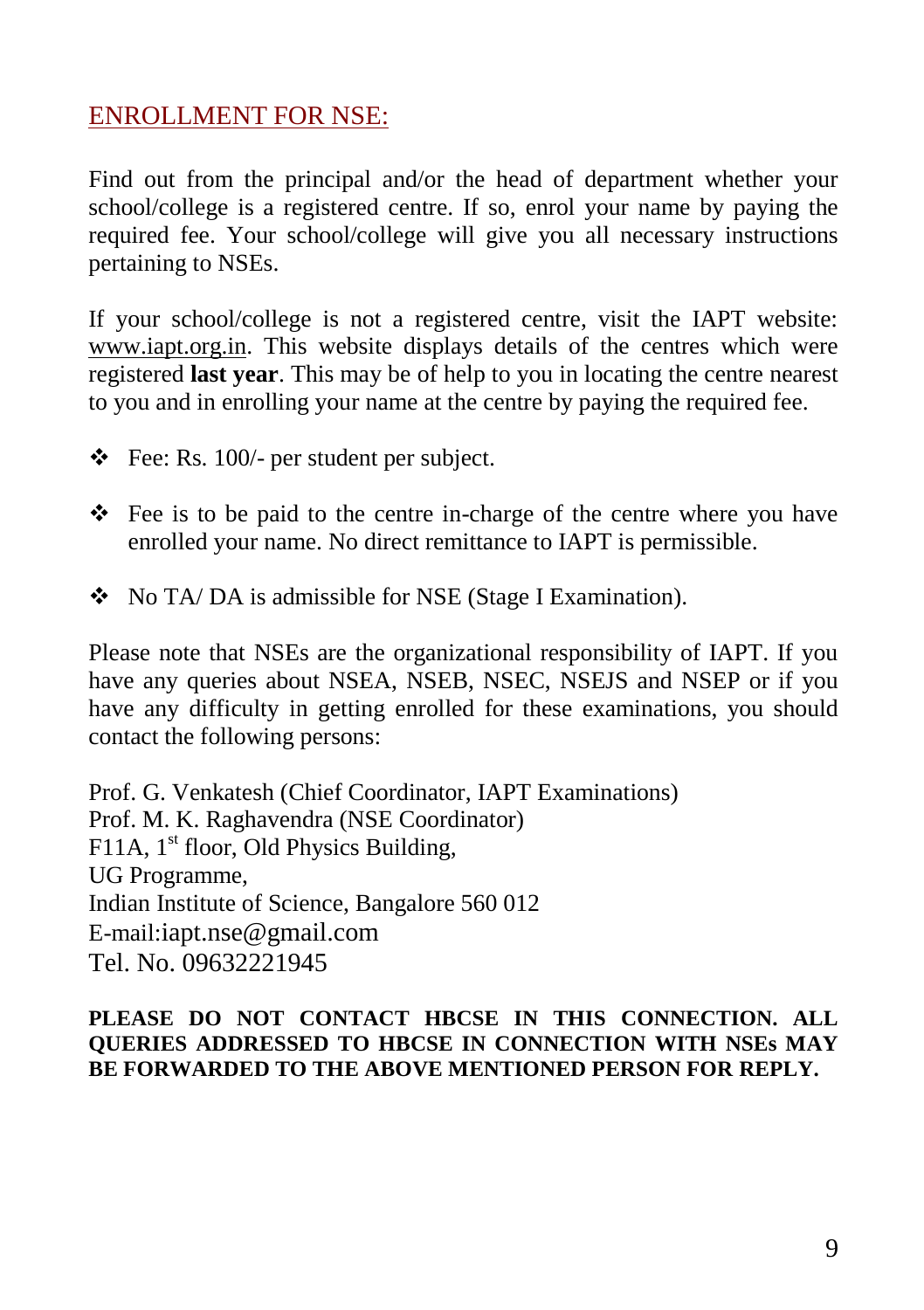### **Stage II Indian National Olympiad Examinations (INOs)**

The second stage in the selection process, the Indian National Olympiads in Astronomy (INAO), Biology (INBO), Chemistry (INChO), Junior Science (INJSO) and Physics (INPhO) will be organized by HBCSE in early 2017. These examinations will be held at about 18 centres in the country. The list of students selected for the INOs according to the criteria given below will be published by January 15, 2017 on the website: olympiads.hbcse.tifr.res.in.

#### **All students appearing in INOs must register themselves on the above website after the publication of the list in order to obtain their INO admit cards. This registration is mandatory for appearing in INO**.

The tentative schedule of these examinations is given below. Confirmation of the schedule and all necessary instructions pertaining to the INOs will be available on the same website. As far as possible the National Olympiads in different subjects are held on separate days/times so that a student who is eligible to appear for more than one subject can do so. Students appearing in INOs are eligible for TA/DA as per the norms of the programme.

#### ELIGIBILITY FOR INO

The aim of the first stage examination is to have a wide reach, to progressively increase this reach and to attain nationwide representation for Stage II without overly compromising on merit. Hence the selection for the Stage II examinations, i.e., Indian National Olympiad Examinations (INOs) is based on the following scheme.

- (a) **Eligibility Clause:** To be eligible for the Stage II INO exam leading to the International Olympiad, a candidate must secure a score equal to or greater than a Minimum Admissible Score (MAS). The MAS for a given subject will be 50% of the average of the top ten scores in that subject rounded off to the nearest lower integer.
- (b) **Merit Index Clause:** There will be a high score called the Merit Index (MI) associated with each subject in Olympiads. The MI in a subject is defined as 80% of the average of the top ten scores in that subject rounded off to the nearest lower integer. All students with a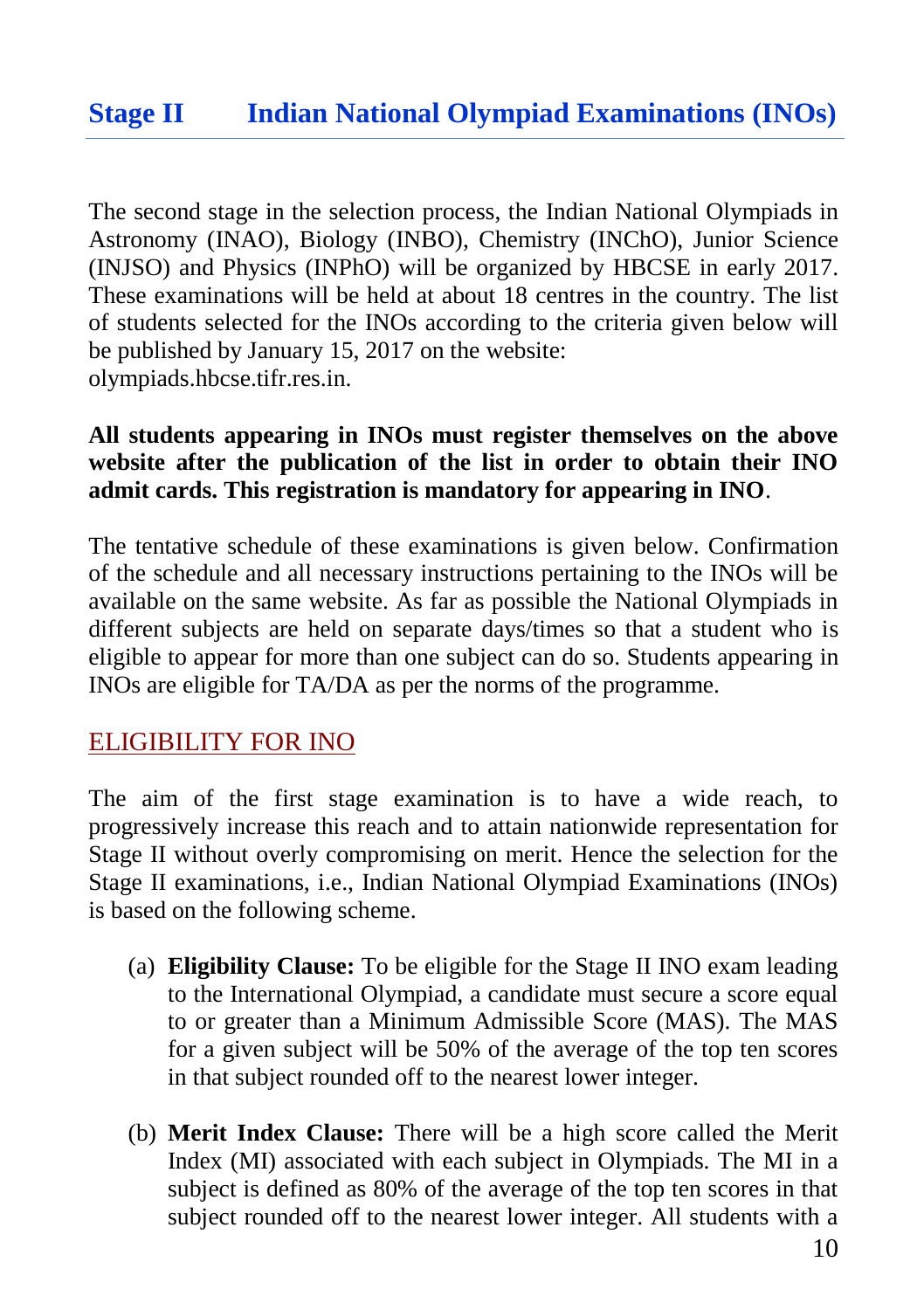score equal to or greater than merit index MI for the subject will automatically qualify for INO Stage II examination in that subject. For example, if the average of top ten scores in a certain subject is 92, then 80% of this is 73.6. Then the MI in that subject will be 73. All candidates with a score equal to or above 73 in that subject will automatically qualify for INO stage II.

(c) **Proportional Representation Clause:** Students from all States and UTs need to be encouraged to appear for the first stage examination and a nationwide representation for INO Stage II is desirable. The quota for each State/UT used in National Talent Search Examination (NTSE) 2013-14, a nationwide competitive examination will be used as the baseline for calculating the number of students qualifying for Stage II INO in every subject from centres in that State or UT. Suppose the NTSE quota is S for a State, and the total for all States and UTs is T, then the total number of students to be selected to INO Stage II from that State would be S/T times 300, rounded off to the nearest higher integer. This number will include those selected on the basis of the Merit Index. In the event of tie at the last position in the list, all students with same marks at this position will qualify to appear for the INO Stage II examination. The selected students must nevertheless satisfy the eligibility clause. The number to be selected from all the centres in each State or UT will be displayed on the IAPT and HBCSE websites

(www.iapt.org.in; olympiads.hbcse.tifr.res.in).

(d) **Minimum Representation Clause:** Notwithstanding the proportional representation clause the number of students selected for INO from each State and UT must be at least one, provided that the eligibility clause is satisfied.

The above criteria are illustrated with the following examples:

i. Let the quota on the basis of the Proportional Representation Clause (c) for a State S1 be 20. Suppose the number of students satisfying the Merit Index Clause (b) in a subject is 10. These 10 students will qualify for the second stage INO exam in the given subject and an additional 10 students from the State S1 in the given subject will be selected merit-wise, provided they satisfy the Eligibility Clause (a).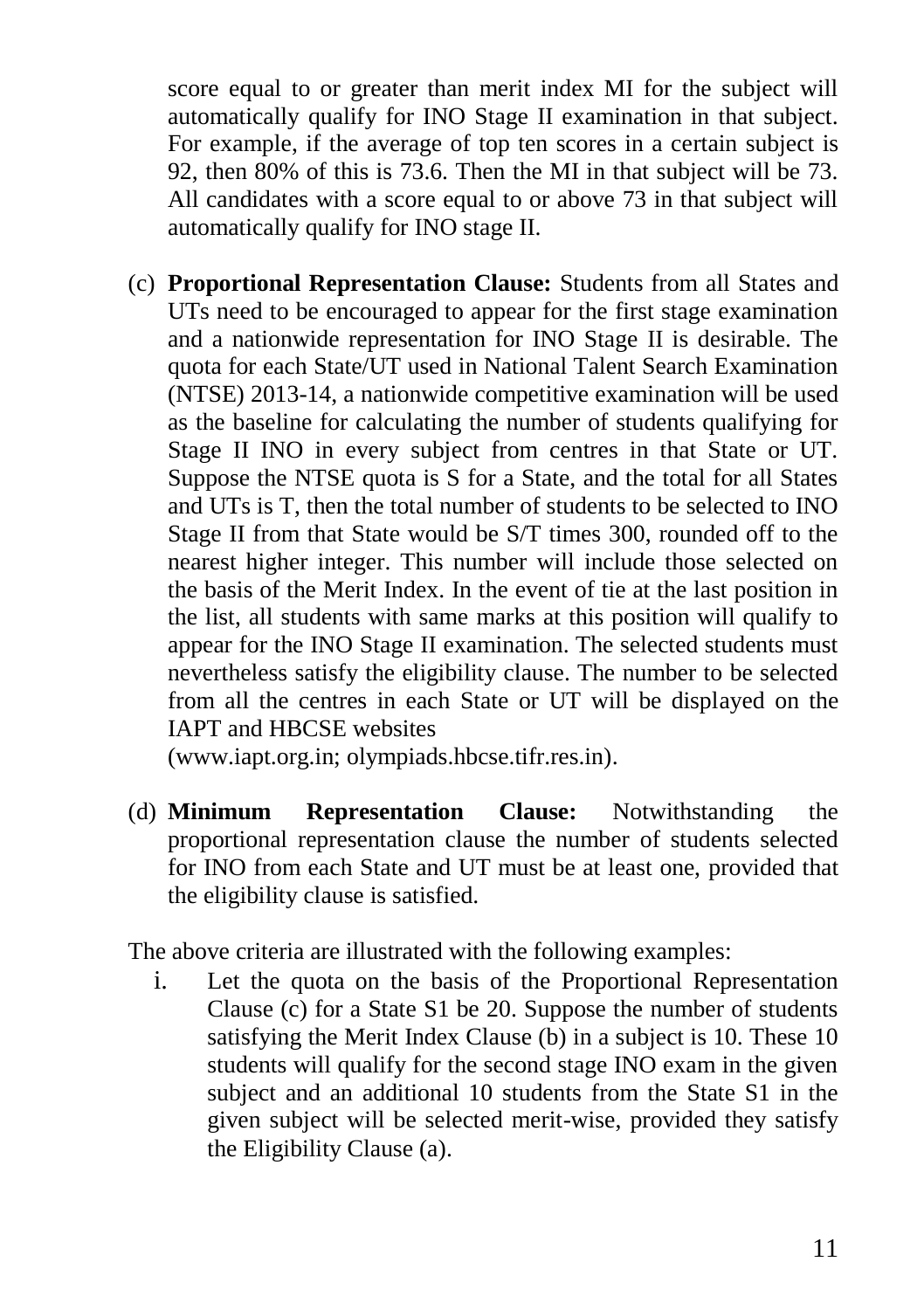- ii. Let the quota on the basis of the Proportional Representation Clause (c) for a State S1 be 20. Suppose the number of students satisfying the Merit Index Clause (b) in a subject is 30. In this case, all 30 students will qualify for the second stage INO exam in the given subject, and there will be no further selection from the State S1.
- (e) **Previous International Representation Clause:** Candidates who have represented India in the International Olympiad on a previous occasion (IOAA, IBO, IChO, IJSO and IPhO) need not appear for the first stage NSE examination in the respective subject. Candidates who have represented India in the Asian Physics Olympiad (APhO) and the International Astronomy Olympiad Junior (IAO-Jr) need not appear for the 1st stage NSEP and NSEA Examinations respectively. Those candidates who thus qualify to skip the first stage NSEs may be allowed, on written request, to the respective National Coordinator, to directly appear for the second stage Indian National Olympiad (INO) examination, provided they satisfy other eligibility criteria such as age, pre-college status, etc.
- (f) **Minimum Total Number Clause**: In each subject, after all the above criteria have been applied, it is possible that the target number of 300 students to be selected for INO is not reached (due to nonavailability of enough number of students in some states who satisfy Eligibility Clause (a)). In such an event, additional students will be selected purely merit-wise, provided Eligibility Clause (a) is satisfied, till the target number of 300 is reached. Other clauses will not apply for these students. In case of a tie at the last position, all students with the same marks at this position will qualify to appear for the INO Stage II examination.

There will be no other criterion or provision for selection to the Indian National Olympiad Examinations (INOs).

### *Eligibility for Astronomy (INAO 2017):*

In order to encourage younger students to participate in astronomy Olympiad the rules of selection for Stage II (INAO) are modified as below: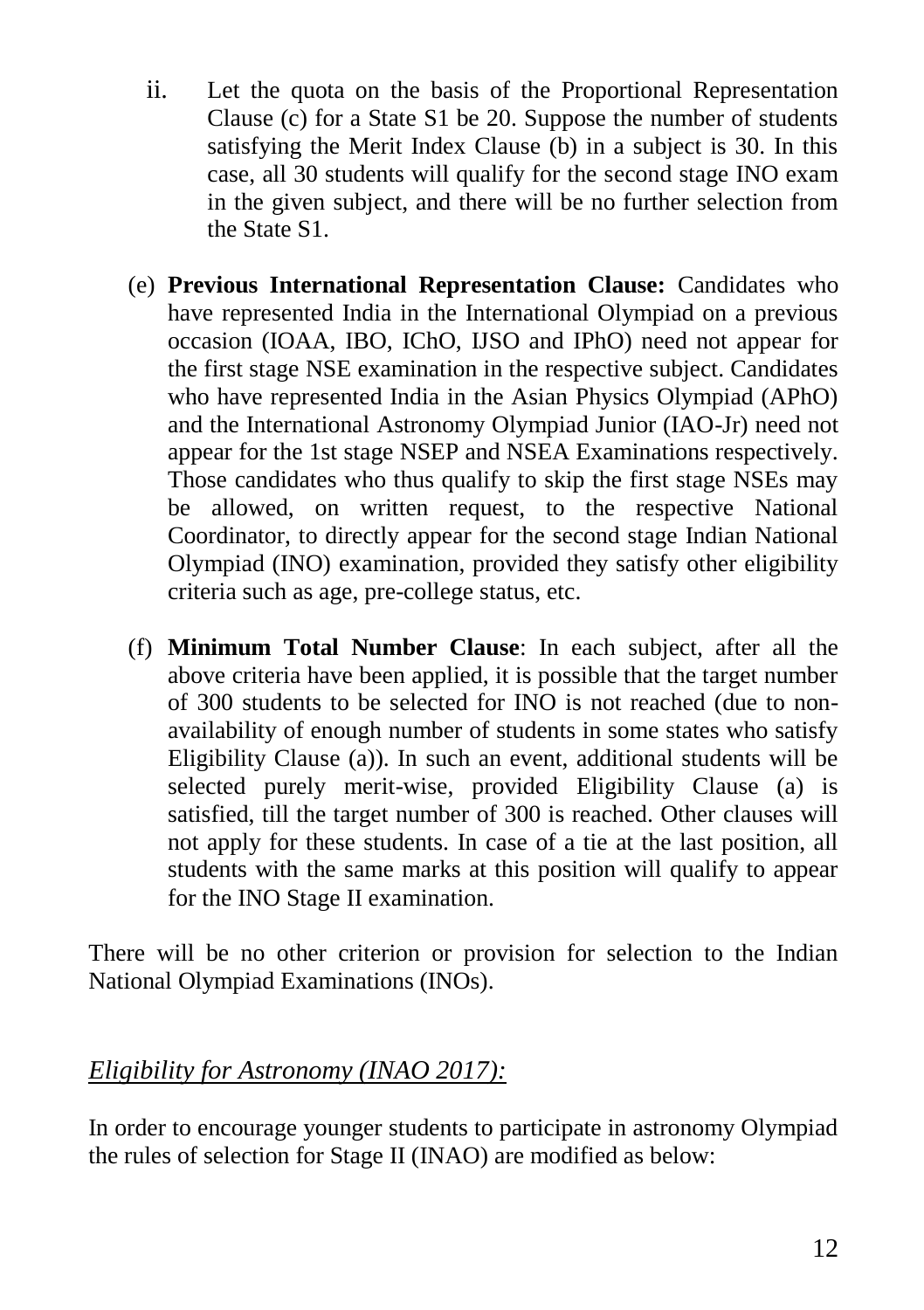- 1. The student pool of NSEA will be divided into two groups:
	- i. Group A: Students who are in Class XII as of November 30, 2016
	- ii. Group B: Students who are in Class XI or lower as of November 30, 2016
- 2. For Stage II (INAO), a target number of 250 students will be selected from each group. Thus, a total of 500 students will be selected.
- 3. The MI and MAS will be calculated separately for each of these groups.
- 4. All the clauses ((a) to (f) above) of selection will be applied separately to each group.
- 5. The question papers of NSEA 2016 and INAO 2017 will be identical for the two groups.

### SCHEDULE AND SYLLABUS FOR INO

| <b>Second stage</b><br><b>Examination</b>                   | Date & Time of<br><b>Examination</b>                  | <b>Syllabus</b>                    |
|-------------------------------------------------------------|-------------------------------------------------------|------------------------------------|
| Indian National<br><b>Astronomy Olympiad</b><br>(INAO)      | January 28, 2017<br>(Saturday)<br>$9:00 - 12:00$ hrs  | Is broadly equivalent<br>to NSEA   |
| <b>India National Junior</b><br>Science Olympiad<br>(INJSO) | January 28, 2017<br>(Saturday)<br>$13:30 - 16:30$ hrs | Is broadly equivalent<br>to NSEJS. |
| <b>Indian National Chemistry</b><br>Olympiad (INChO)        | January 28, 2017<br>(Saturday)<br>$13:30 - 16:30$ hrs | Is broadly equivalent<br>to NSEC.  |
| <b>Indian National Physics</b><br>Olympiad (INPhO)          | January 29, 2017<br>(Sunday)<br>$9:00 - 12:00$ hrs    | Is broadly equivalent<br>to NSEP.  |
| <b>Indian National Biology</b><br>Olympiad (INBO)           | January 29, 2017<br>(Sunday)<br>$13:30 - 15:30$ hrs   | Is broadly equivalent<br>to NSEB.  |

Questions and problems in INOs, while circumscribed by the above mentioned CBSE syllabus, are usually non-conventional and of high difficulty level, comparable to the international Olympiads.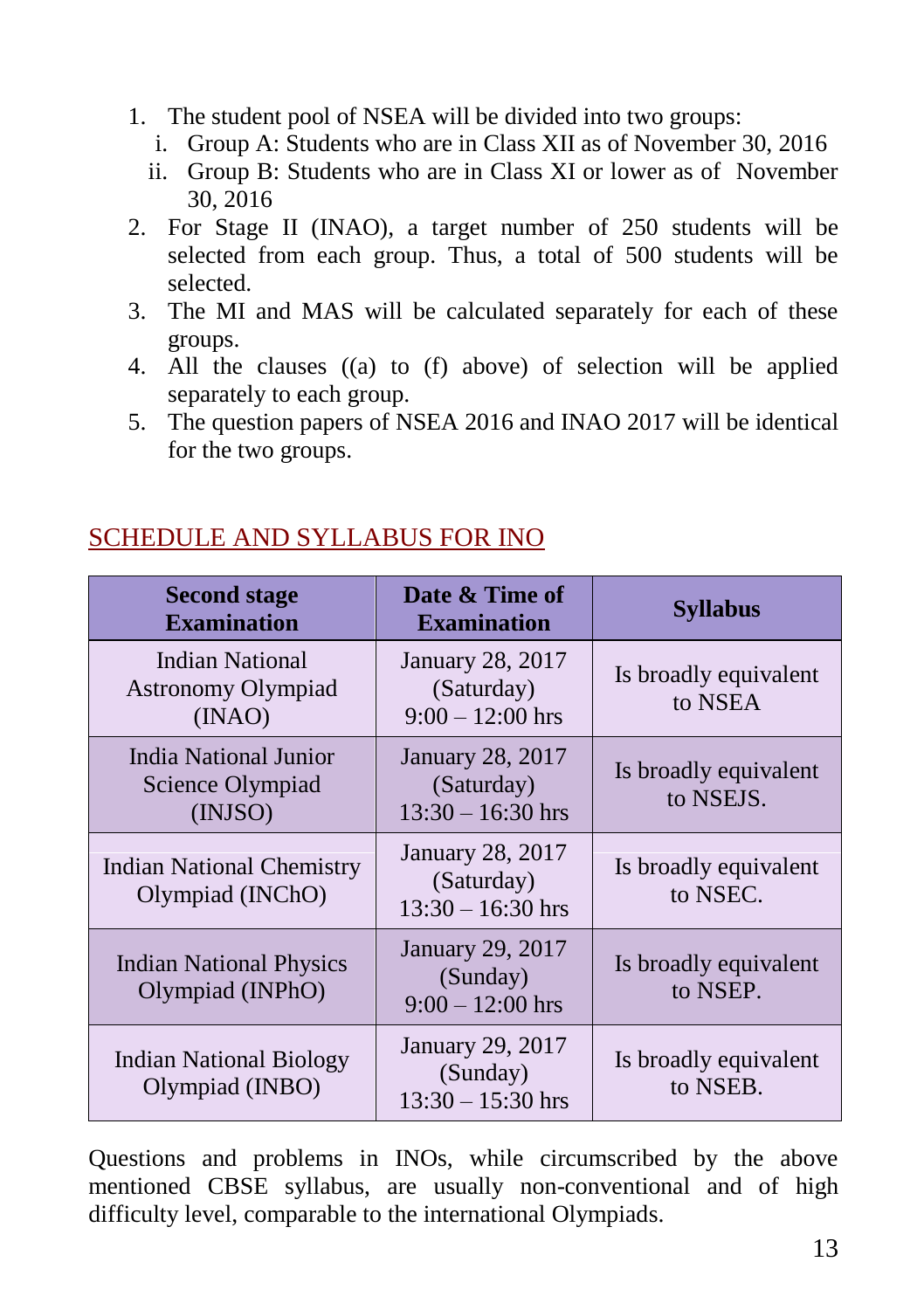### **Stage III Orientation-Cum-Selection Camps (OCSCs)**

On the basis of performance in the Indian National Olympiads students will be selected in each subject for the Orientation-Cum-Selection Camp (OCSC) in that subject. At these camps orientation is provided to students for Olympiad level of theoretical, experimental and observational (for astronomy) tasks. Emphasis is laid on developing conceptual foundations and problem-solving skills. Students are exposed to innovative experiments with focus on conceptual and procedural understanding in experimental science. In astronomy, students are trained in basic notions in astrophysics, astronomical data analysis and night sky observations.

Several theoretical and experimental/observational tests are held during the camp. On the basis of performance in these tests, few students (numbers specified below) are selected to represent India at the international Olympiads. These students also receive merit awards in the form of books and cash. In addition, there are special prizes in each subject to recognize meritorious performance in theory and experiments. A camp concludes with a valedictory function where distinguished scientists are invited to speak to the students.

| <b>International Olympiad</b>                               | No of<br>students<br>selected |
|-------------------------------------------------------------|-------------------------------|
| International Olympiad on Astronomy and Astrophysics (IOAA) |                               |
| International Biology Olympiad (IBO)                        |                               |
| International Chemistry Olympiad (IChO)                     |                               |
| International Junior Science Olympiad (IJSO)                |                               |
| International Physics Olympiad (IPhO)                       |                               |

### SELECTION PROCEDURE FOR OCSCs:

The exact number of students to be selected for OCSC in each subject will be announced before the INO examinations. Typically this number is around 35 in Biology, Chemistry, Junior Science and Physics, and around 50 in Astronomy. In the event there is a tie at the last position in the merit list of the respective INO all students with the same marks at the last position will qualify to be selected for the OCSC.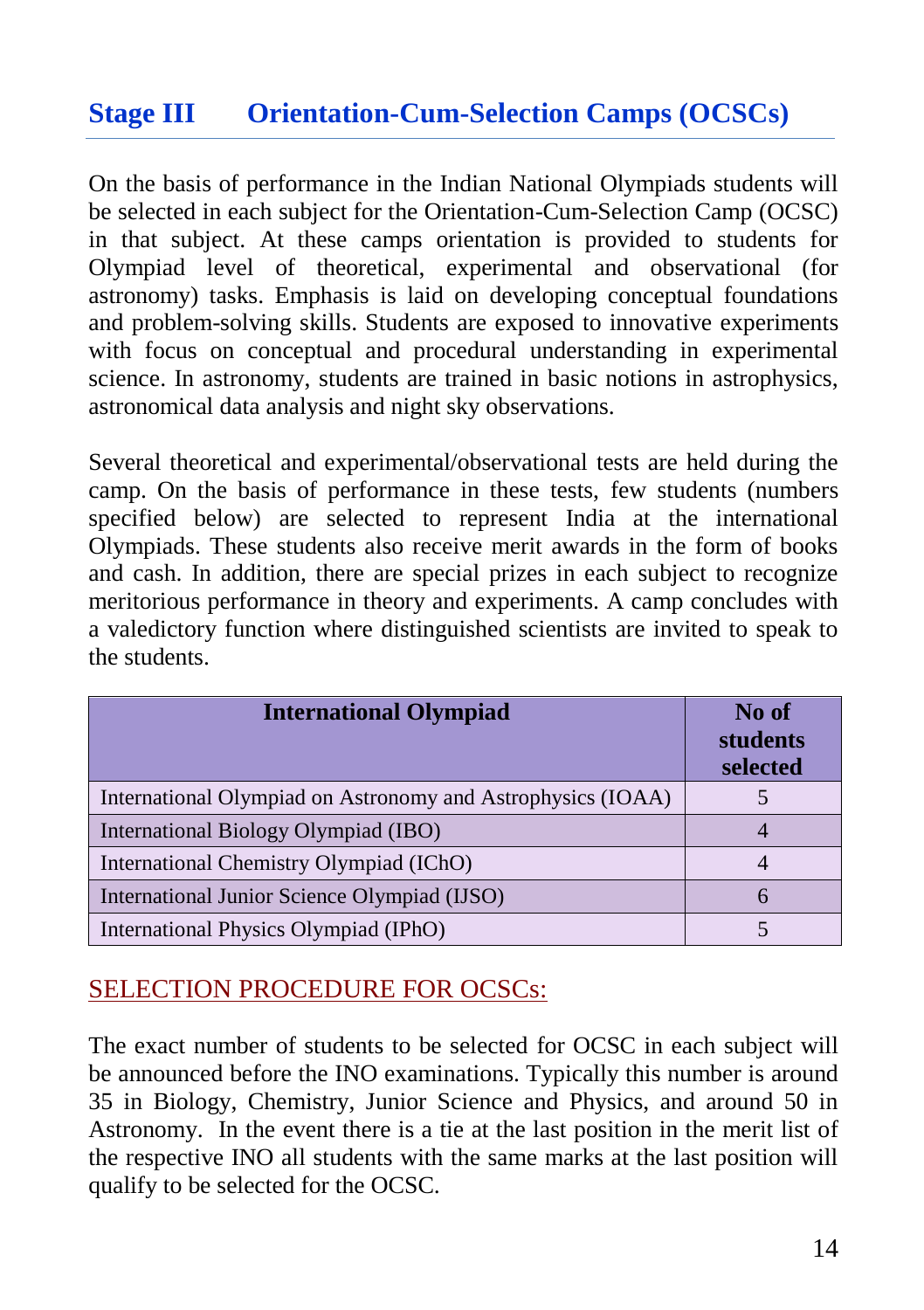For Astronomy, a target number of 25 students will be selected from each of groups A and B (see above), according to respective order of merit in INAO. Thus a total of 50 students will be selected for OCSC-Astronomy. Selection of the team to represent India in IOAA will NOT be based on the above groups, but will be done purely on the basis of a combined merit list of all students attending OCSC-Astronomy.

The following procedure will be applied for selection of students for OCSCs. **In a given year, a student can participate in the orientation/ training/ selection of only one subject including Mathematics (OCSC for the five science subjects, or International Mathematical Olympiad Training Camp (IMOTC)) according to a preference order decided by the student himself/herself**. A student who qualifies in more than one subject (on the basis of his/her performance in INO or Indian National Mathematical Olympiad (INMO)) will be invited to the OCSC that is ranked highest in his/her preference list. The procedure is as follows:

- **Before INO/INMO**: A student who qualifies to appear in more than one subject in INO/INMO will be asked to arrange the subjects in order of preference of attending the OCSC/IMOTC (and therefore competing for selection in the international team).This preference will have to be indicated during the mandatory registration for INO. This will not affect in any way the evaluation of his/her INO/INMO performance in any subject.
- *•* **After INO/INMO**: A target number of students will be invited to the OCSC camp of each subject. The students in each subject will be assigned a rank according to his/her performance in the respective INO/INMO.

If a student obtains qualifying marks in INO in multiple subjects, he/she will be included only in the OCSC/IMOTC for the subject which figures highest in his/her preference list among the subjects in which he/she has obtained qualifying marks. His/her name will not be considered for OCSC/IMOTC in the other subjects, and the next students in those subjects will be considered, till the target number of students is reached in each subject.

**Irrespective of selection or participation in OCSC/IMOTC, the student will receive a Certificate of Merit in every subject in which his/her score is equal to or higher than the score of the last selected student in that subject.**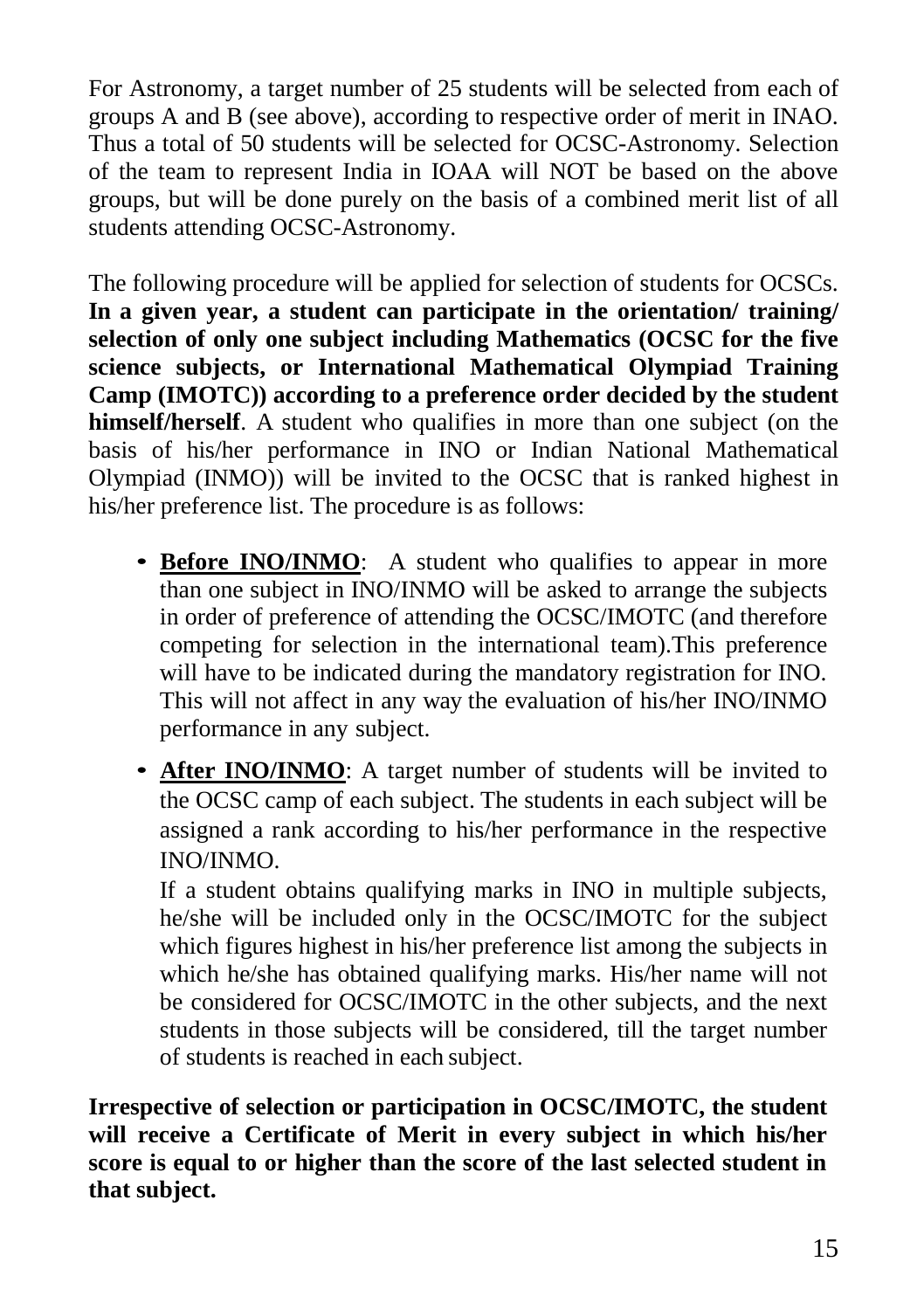The process of selection is illustrated below in an example with three possible cases. We consider the example of a student, Amita, who has qualified for INO in Astronomy, Physics and Biology. Prior to INO, she declares her preference in the order: Physics, Biology, Astronomy. In this example, the target number of students in each subject is 35.

Case 1: Based on her INO performance, Amita is ranked  $17<sup>th</sup>$  in Physics,  $15<sup>th</sup>$  in Biology and 4<sup>th</sup> in Astronomy. She will be selected in Physics OCSC and her name will not be included in Biology or Astronomy OCSCs. As a result, all the students ranked below her in Biology and Astronomy will gain one rank while being considered for OCSC selection. Amita will receive a certificate of merit in all three subjects.

Case 2: Amita is ranked  $80<sup>th</sup>$  in Physics,  $15<sup>th</sup>$  in Biology and  $4<sup>th</sup>$  in Astronomy. She is unlikely to be selected for Physics OCSC because her rank is too low to be upgraded to less than 35. She will now be selected in Biology OCSC, and not for Astronomy. She will receive a certificate of merit in Biology and Astronomy.

Case 3: Amita is ranked  $37<sup>th</sup>$  in Physics,  $15<sup>th</sup>$  in Biology and  $4<sup>th</sup>$  in Astronomy. She is initially not eligible for Physics, but has qualified for Biology and Astronomy. However, it so happens that two students ranked above her in Physics get selected in some other subject based on their preferences. Since their names are now removed from the Physics list, Amita's rank goes up to 35, and she becomes eligible for Physics which is her first preference. Therefore she gets selected in Physics, and not in Biology or Astronomy. She will receive a certificate of merit in all three subjects.

### SCHEDULE OF OCSC:

The OCSC dates will be announced on HBCSE website (olympiads.hbcse.tifr.res.in) by January 15, 2017.

To the extent possible, care is taken that the camp dates do not overlap with the national level competitive exams, (e.g. IIT-JEE or AIIMS). Students are advised to select Mumbai as their examination centre of any national level entrance examination that might be scheduled during the OCSC period.

**The selection of the members of the Indian teams (IOAA, IBO, IChO IJSO and IPhO) holds provided they satisfy required criteria such as**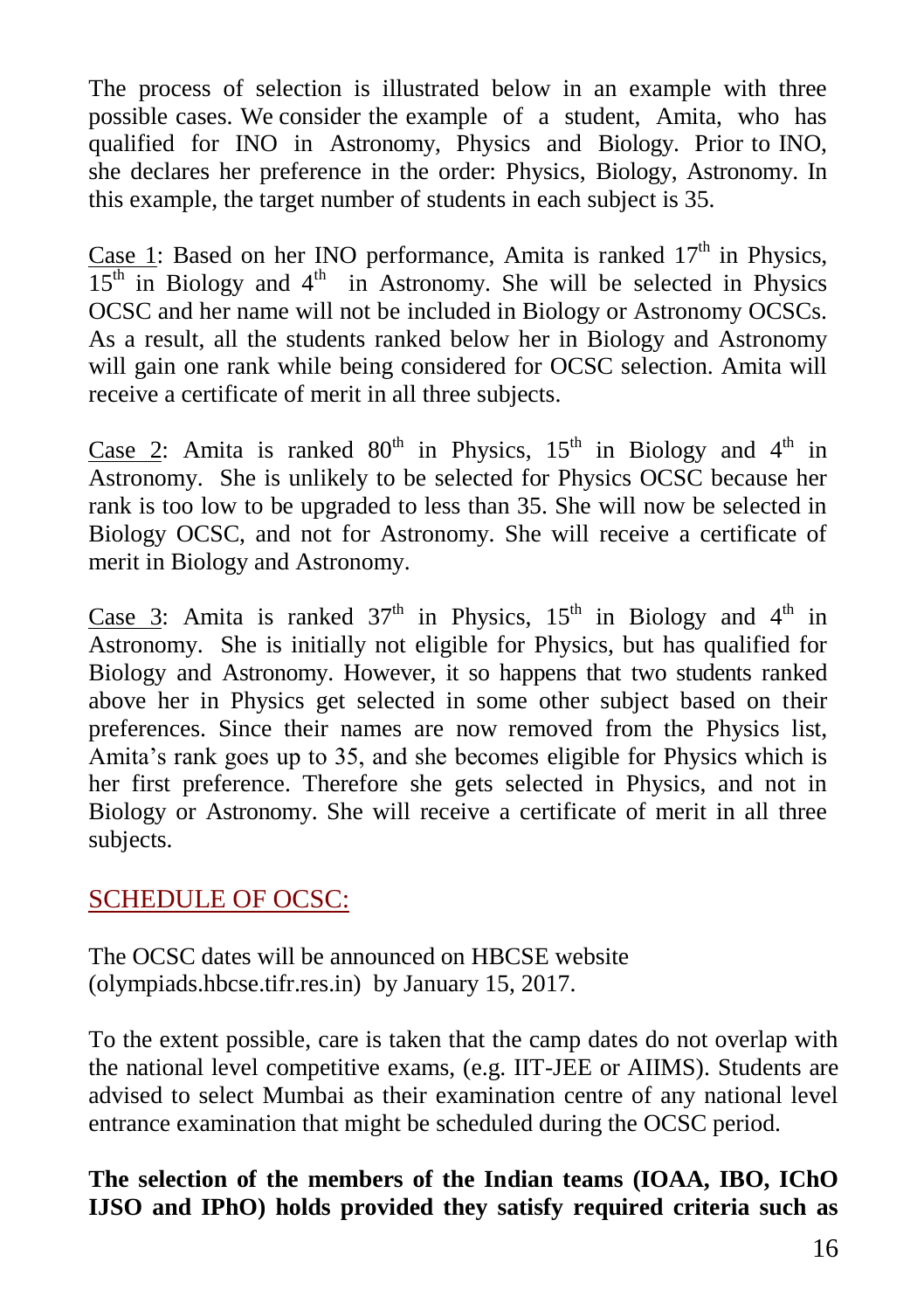**age limit, pre-university status, medical fitness, parental/ guardian consent, etc. In addition, by the beginning of the OCSC they must hold an Indian passport that is valid till at least six months beyond the dates of the respective international Olympiad.**

**The decisions of the examination committees of the INOs and OCSCs in the various subjects regarding selection of international team, special merit awardees and other awardees will be treated as final.** 

# **Stage IV Training of Indian teams for International Olympiads at HBCSE**

The selected Indian teams undergo a rigorous training programme at HBCSE in theory and experiment and in case of astronomy, observational astronomy prior to their departure for the international Olympiads. Special laboratories have been developed in HBCSE for this purpose. Resource persons from different institutions across the country are invited to the training camps. The maximum period of training may be limited in some subjects as per the statutes of the respective international Olympiads.

# **Stage V Participation in International Olympiads**

| <b>Subject</b>                                         | <b>Team</b><br><b>Composition</b> | <b>Venue</b>       | <b>Month</b><br>(tentative) |
|--------------------------------------------------------|-----------------------------------|--------------------|-----------------------------|
| Physics<br>$(48th$ IPhO)                               | 5 Students<br>2 Teacher Leaders   | Bali, Indonesia    | <b>July 2017</b>            |
| Chemistry                                              | 4 Students                        | Bangkok,           | <b>July 2017</b>            |
| $(49th$ IChO)                                          | 2 Teacher Leaders                 | Thailand           |                             |
| <b>Biology</b>                                         | 4 Students                        | Coventry, United   | <b>July 2017</b>            |
| $(28th$ IBO)                                           | 2 Teacher Leaders                 | Kingdom            |                             |
| Astronomy &<br>Astrophysics<br>(11 <sup>th</sup> IOAA) | 5 Students<br>2 Teacher Leaders   | Phuket, Thailand   | December<br>2017            |
| Junior Science                                         | 6 Students                        | <b>Netherlands</b> | December                    |
| $(14^{\text{th}} \text{ IJSO})$                        | 3 Teacher Leaders                 |                    | 2017                        |

*[Each team may be accompanied by a number of Scientific Observers.]*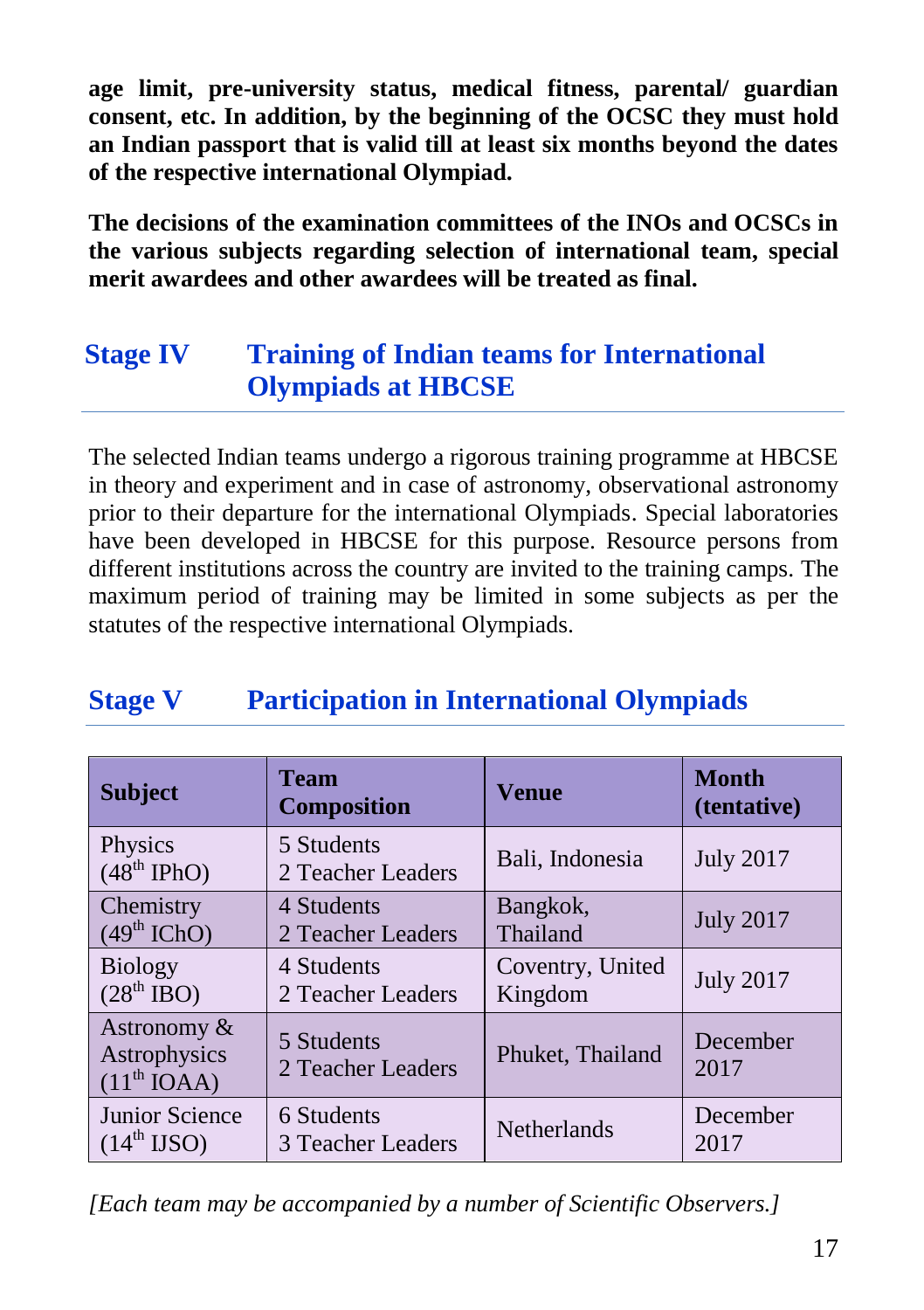### **Indian performance in international Science Olympiads**

Indian students have excelled at all the international science Olympiads ever since participation started in 1998. Almost every student has won a gold, silver, bronze medal or an honourable mention. Over the years several Indian students have also won special awards for best performances in theoretical or experimental components.



### **Teacher participation in National Olympiad programme**

A large number of secondary, higher secondary and undergraduate teachers from all over India are involved in the national Olympiad programme. Many of them are invited to Resource Generation Camps (RGCs) at HBCSE throughout the year. Exposure camps are also organised at HBCSE to orient teachers to the academic and organisational aspects of the Olympiads. Usually these camps are held in the second half of the calendar year. Teachers are encouraged to keep an eye on our website for participation in exposure camps.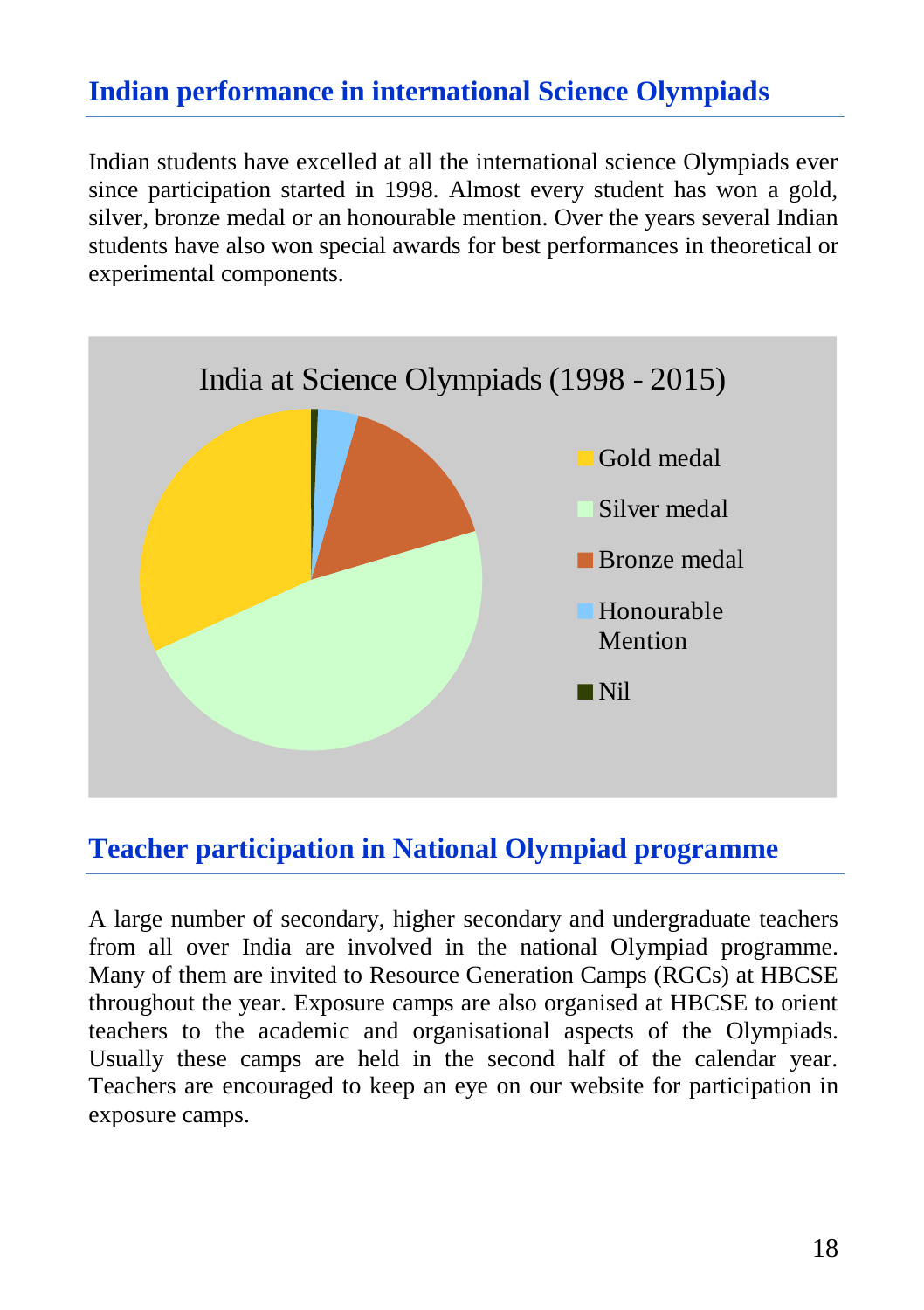### **Note on other Olympiads:**

HBCSE is also a nodal centre for the Mathematical Olympiad. The details of selection to this Olympiad maybe found in a separate brochure and also on the HBCSE website:

olympiads.hbcse.tifr.res.in/subjects/mathematics/final-brochure16-17.pdf

We mention below a few other recognized international Olympiads in science disciplines but participation in them is not directly organized by HBCSE.

- 1. **Asian Physics Olympiad (APhO):** Participation is organized by IAPT. Students aspiring for this Olympiad must normally appear in the first stage NSEP exam followed by the second stage INPhO exam. The details of further selection and training are decided by IAPT and you may consult their website (www.iapt.org.in).
- 2. **International Astronomy Olympiad - Junior (IAO - Junior):**  Participation is organized by the National Council of Science Museums (NCSM). Students aspiring for this Olympiad must normally appear in the first stage NSEJS exam followed by the second stage INAO exam. The details of further selection and training are decided by NCSM and you may consult their website (www.nehrusciencecentre.gov.in).
- 3. **International Earth Science Olympiad (IESO):** Participation is organized by the Geological Society of India and you may consult their website for more information (www.geosocindia.org).
- 4. **International Olympiad in Informatics (IOI):** Participation is organized by the Indian Association for Research in Computing Science and you may consult their website for more information (www.iarcs.org.in/inoi).

**We caution the students and teachers about numerous private examinations titled 'Olympiads', which may charge high fees, are not officially recognized by the Government of India and which do not lead to participation in the International Olympiads.**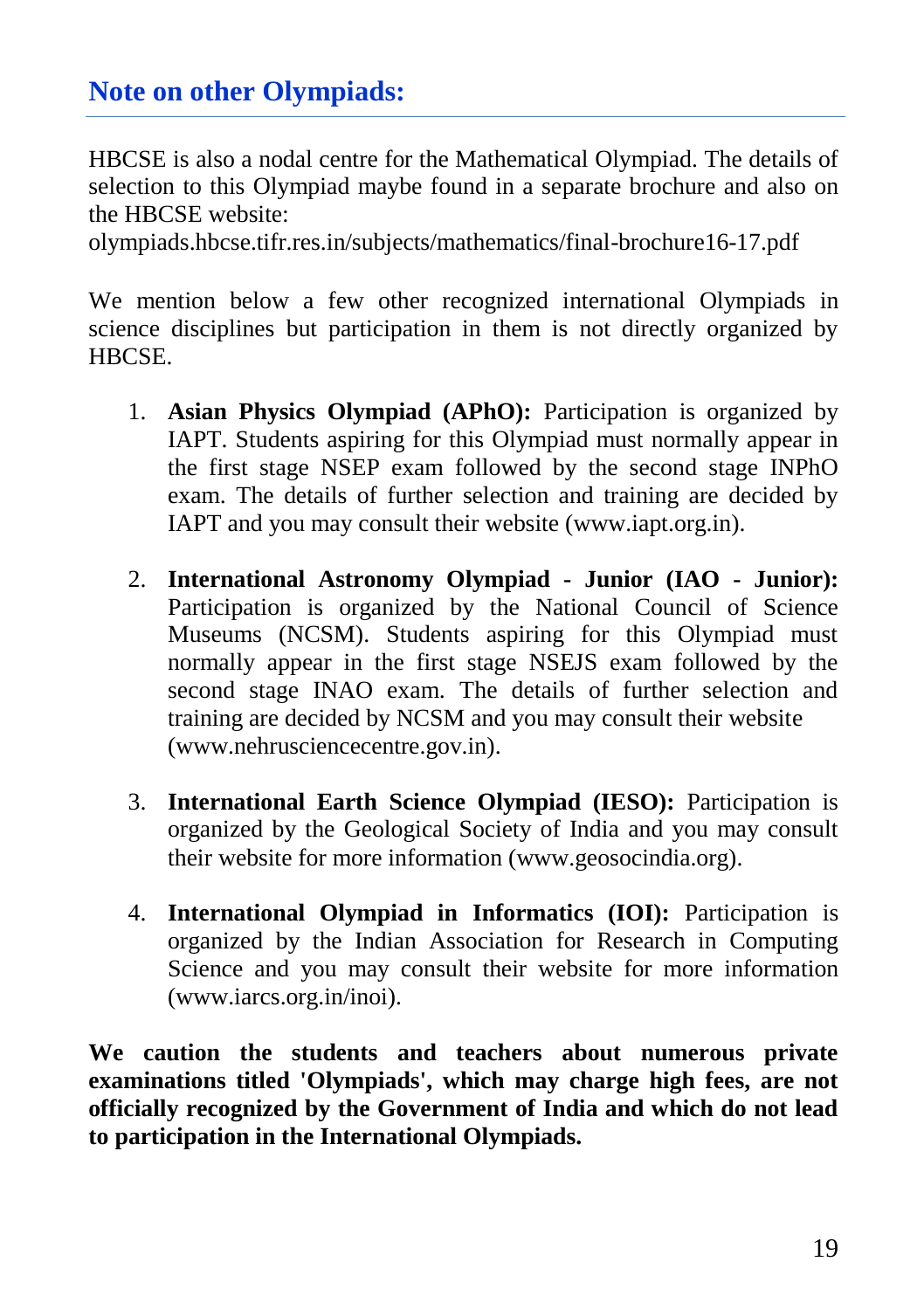### **Queries and grievances:**

*All queries regarding Stage I examinations (NSEs) should be addressed to IAPT (Prof. G. Venkatesh - see page 9).*

For general queries regarding all Science (Physics, Chemistry, Biology and Junior Science) Olympiad programmes you may contact:

Prof. Anwesh Mazumdar National Coordinator, Science Olympiads Homi Bhabha Centre for Science Education (TIFR), V. N. Purav Marg, Mankhurd, Mumbai 400 088 Tel: 022-2507 2322; 022-2548 2104; 022-2558 0036; Fax: 022-2556 6635, 022-2556 6803 Email: nc\_olympiad@hbcse.tifr.res.in

For general queries regarding the Astronomy Olympiad programmes you may contact:

Prof. M. N. Vahia National Coordinator, Astronomy Olympiad Tata Institute of Fundamental Research Homi Bhabha Road, Colaba, Mumbai 400 005. Tel: 022-2278 4545; 022-2278 2350 Email: astronomy@hbcse.tifr.res.in

For more information visit the website: olympiads.hbcse.tifr.res.in

**The courts at Mumbai alone shall have the jurisdiction to settle and decide all matters and disputes related to the Olympiads organised by HBCSE and Examinations from Indian National Olympiad (INO) and onwards as HBCSE is the Nodal Organising Institute for this programme.**  $\sum_{i=1}^n$ 

*Information in this brochure is subject to revision in the event of unforeseen circumstances.*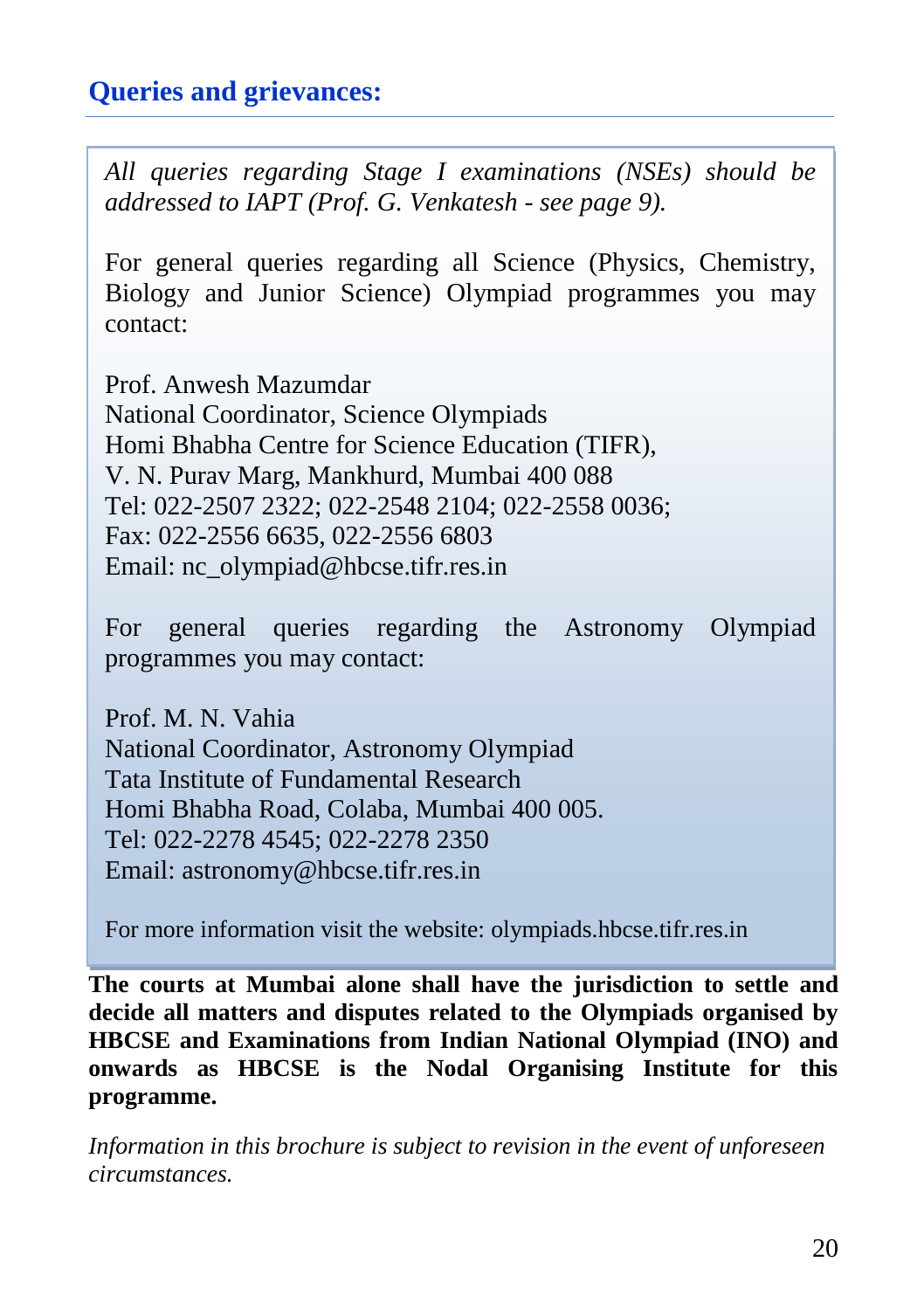# **Olympiad Books published by HBCSE**



Indian National Physics Olympiad - Theory Problems (1998 - 2005), *Vijay A. Singh* and *Shirish R. Pathare.* **Price Rs. 50/-** (Purchase in person from HBCSE) or by sending a **Demand Draft of Rs. 90/-**

Indian National Physics Olympiad - Theory Problems and Solutions (2006 – 2009), *Vijay A. Singh* and *Praveen Pathak.* **Price Rs. 90/-** (Purchase in person from HBCSE) or by sending a **Demand Draft of Rs. 140/-**





Indian National Chemistry Olympiad - Theory Papers with Solutions (2002-2004), *Savita Ladage* and *Swapna Narvekar.***Price Rs. 160/-** (Purchase in person from HBCSE) or by sending a **Demand Draft of Rs. 230/-**

Indian National Chemistry Olympiad - Theory Papers with Solutions (2005-2007), *Savita Ladage* and *Swapna Narvekar.* **Price Rs. 160/-** (Purchase in person from HBCSE) or by sending a **Demand Draft of Rs. 210/-**





Experimental Problems in Chemistry, *Savita Ladage, Swapna Narvekar and Indrani Sen.* **Price Rs. 145/-** (Purchase in person from HBCSE) or by sending a **Demand Draft of Rs. 195/-**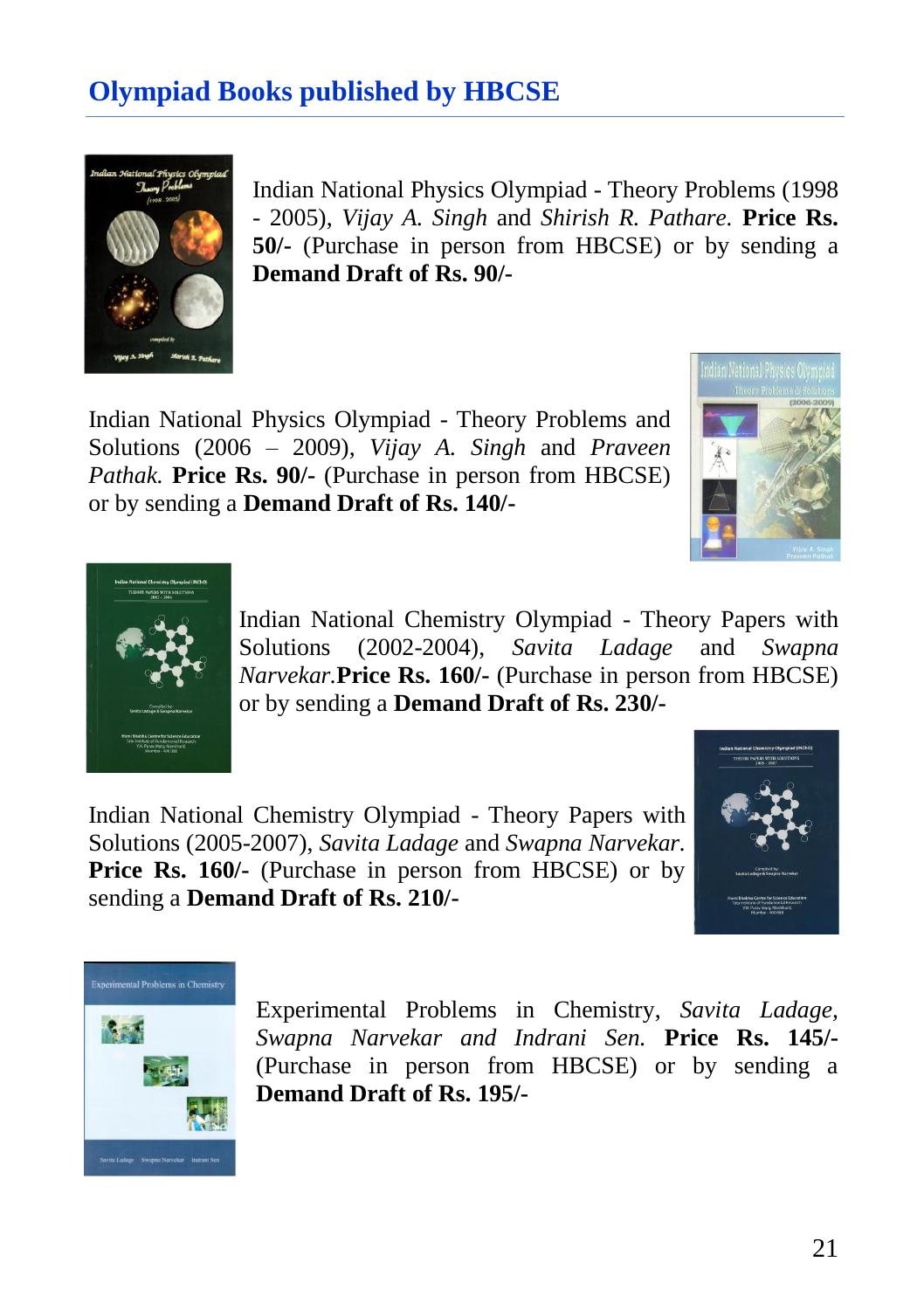Indian National Biology Olympiad -Theory Papers (2002- 2004), *Rekha Vartak and Anupama Ronad.* **Price Rs. 90/-** (Purchase in person from HBCSE) or by sending a **Demand Draft of Rs. 140/-**





Indian National Biology Olympiad -Theory Papers (2005- 2007), *Rekha Vartak and Anupama Ronad.* **Price Rs. 90/-** (Purchase in person from HBCSE) or by sending a **Demand Draft of Rs. 140/-**

Question Papers of Indian National Astronomy Olympiad (1999-2008) Aniket Sule, Anand Ghaisas and M. N. Vahia, Manovikas Prakashan. **Price Rs. 100/-** (Purchase in person from HBCSE) or by sending a **Demand Draft of Rs. 150/-**





Problems and Solutions of International Olympiad on Astronomy and Astrophysics (2007 -2014), Editor: Dr. Aniket Sule, Universities Press India Pvt. Ltd, **Price Rs. 450/-** (Purchase in person from HBCSE) or by sending **a Demand Draft of Rs. 500**

The Demand Draft includes postage charges for registered parcel and should be drawn in favour of *Homi Bhabha Centre for Science Education, payable at Mumbai* and sent to:

HBCSE Publications Section Homi Bhabha Centre for Science Education (TIFR) V. N. Purav Marg, Mankhurd, Mumbai 400 088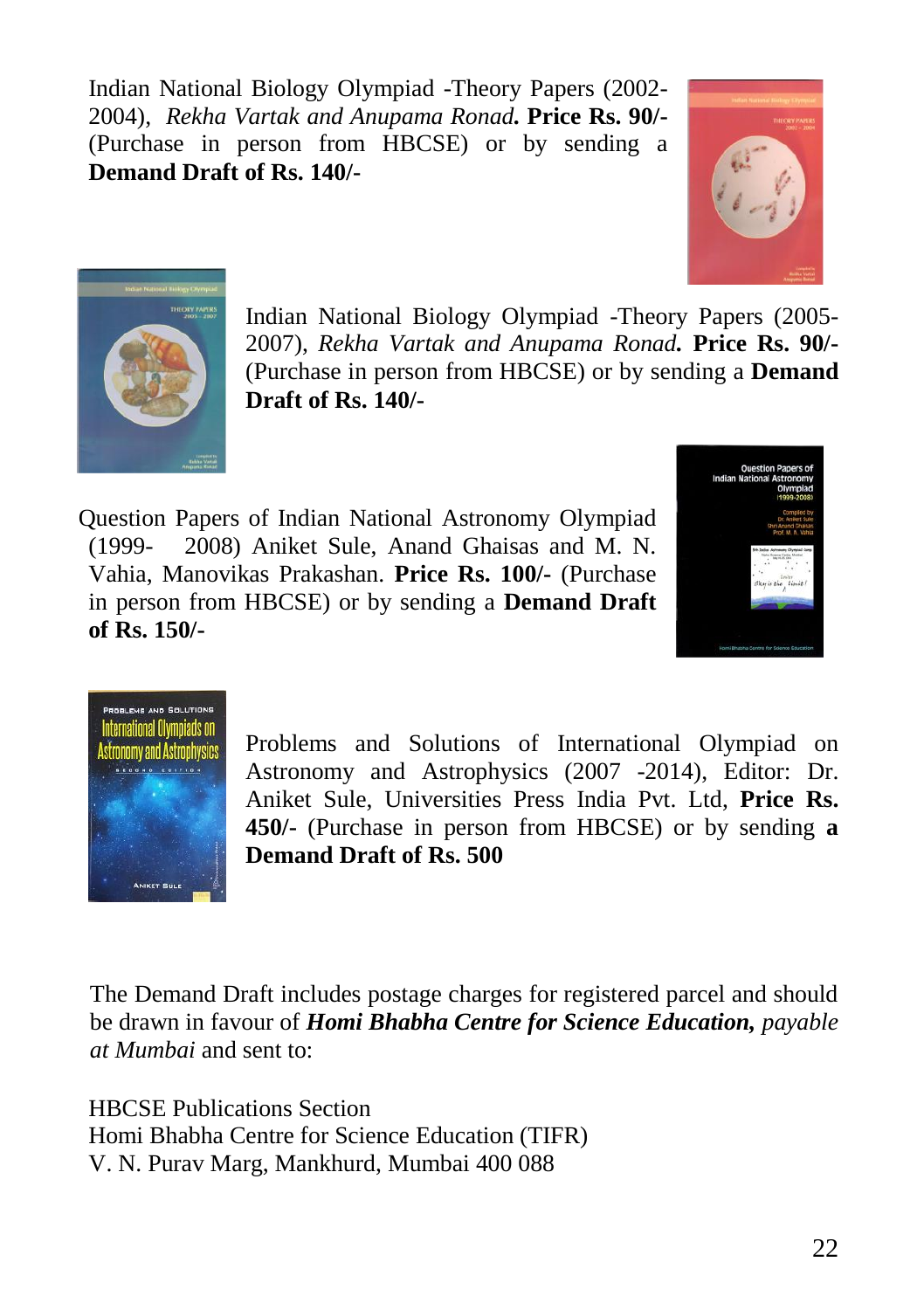#### **INDIAN DELEGATION 9 th International Olympiad on Astronomy and Astrophysics 2015 at Magelang, Indonesia**



**Standing from left to right:** Dr. Aniket Sule (Leader), Prof. Ashok Kumar Mohapatra (Scientific Observer), Mr. Swapnil Jawkar (Leader), Debaditya Pramanik (Gold), Ameya Patwardhan (Gold), Dhruv Singh (Silver), Anoop Gavankar (Silver), Anand Iyer (Gold), Prof. S. N. Hasan (Scientific Observer), and Prof. M. N. Vahia (Scientific Observer).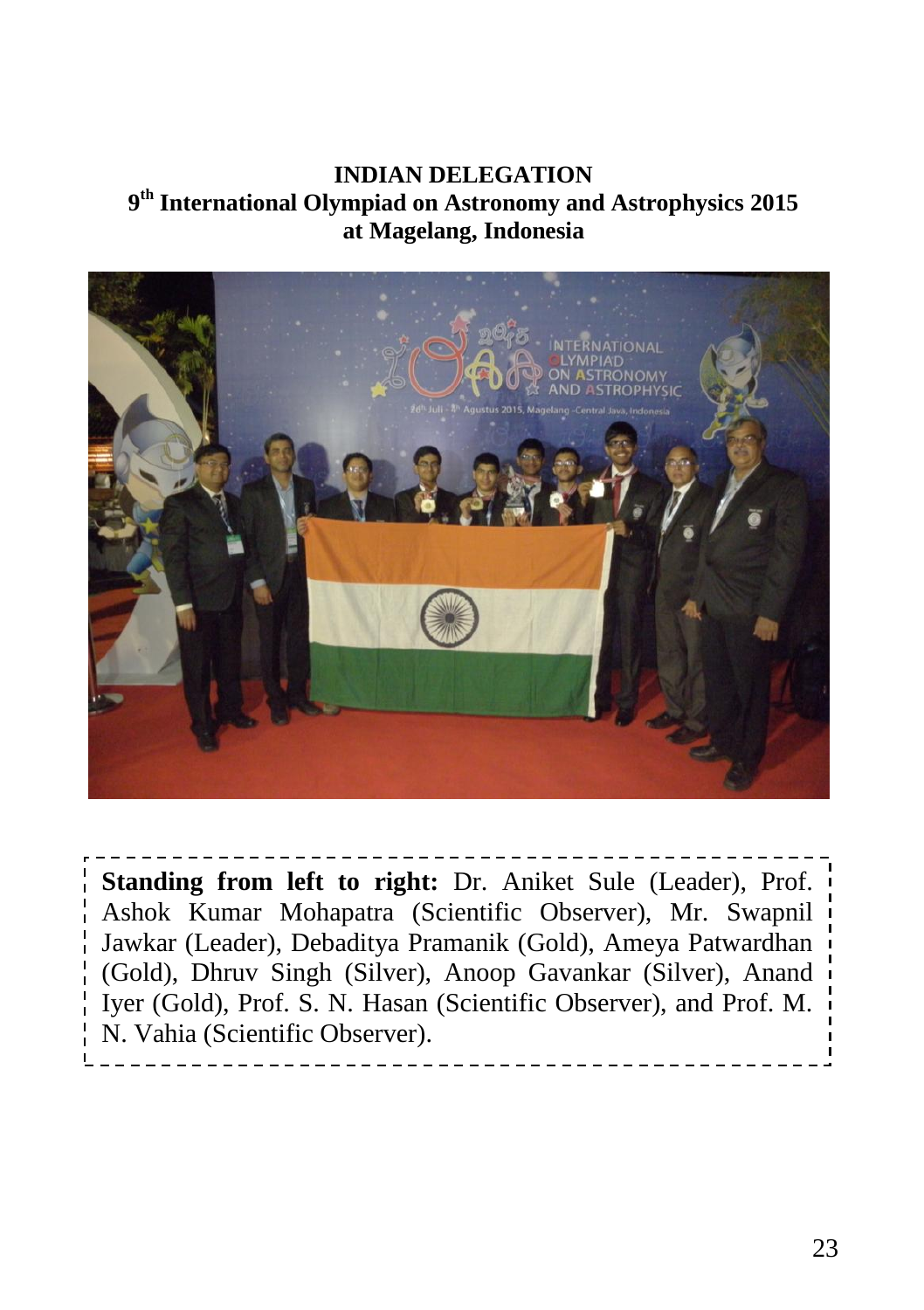#### **INDIAN DELEGATION 26th International Biology Olympiad 2015 at Aarhus, Denmark**



**Standing from left to right:** Ms. Anupama Ronad (Scientific Observer), Prof. Kauresh Vacchrajani (Leader), Oshin Bhatia (Silver), Mudit Agarwal (Silver)**,** Rishikesh Choudhari (Bronze), Vaidehi Rakholia (Bronze), Dr. R. Radhakrishnan (Scientific Observer), Prof. Rekha Vartak (Leader)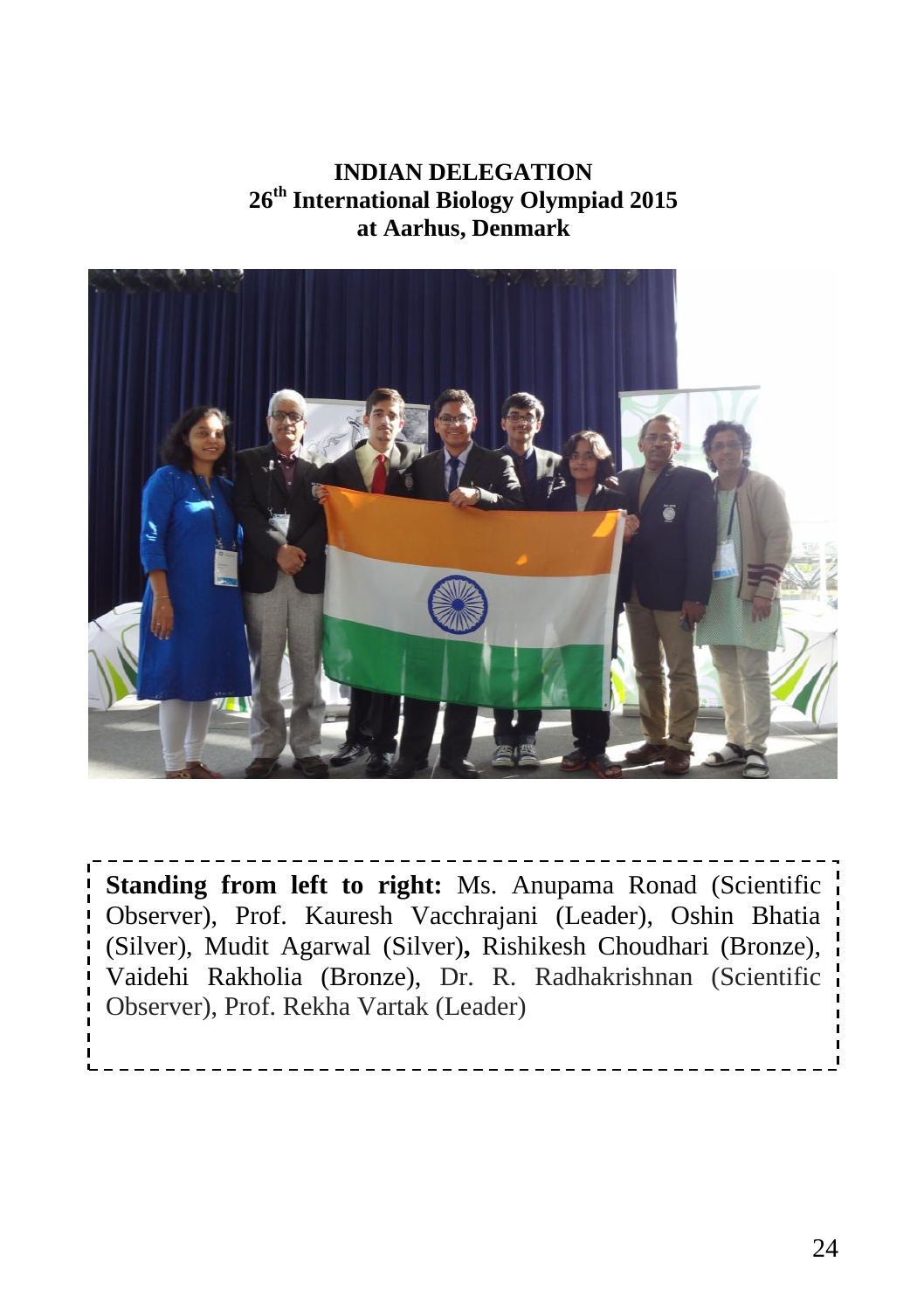### **INDIAN DELEGATION 47th International Chemistry Olympiad 2015 at Baku, Azerbaijan**



**Standing from left to right:** Mr. Abhijit Chavan **(**Scientific Observer), Prof. Anindya Dutta (Head Mentor) Prof. Vidya Sagar Naidu (Gold), Kshitij Garg (Gold), Piyush Kabra (Silver), Ameet Deshapnde (Silver) Prof. Prodeep Phukan (Leader), Prof. Avinash Kumbhar (Scientific Observer).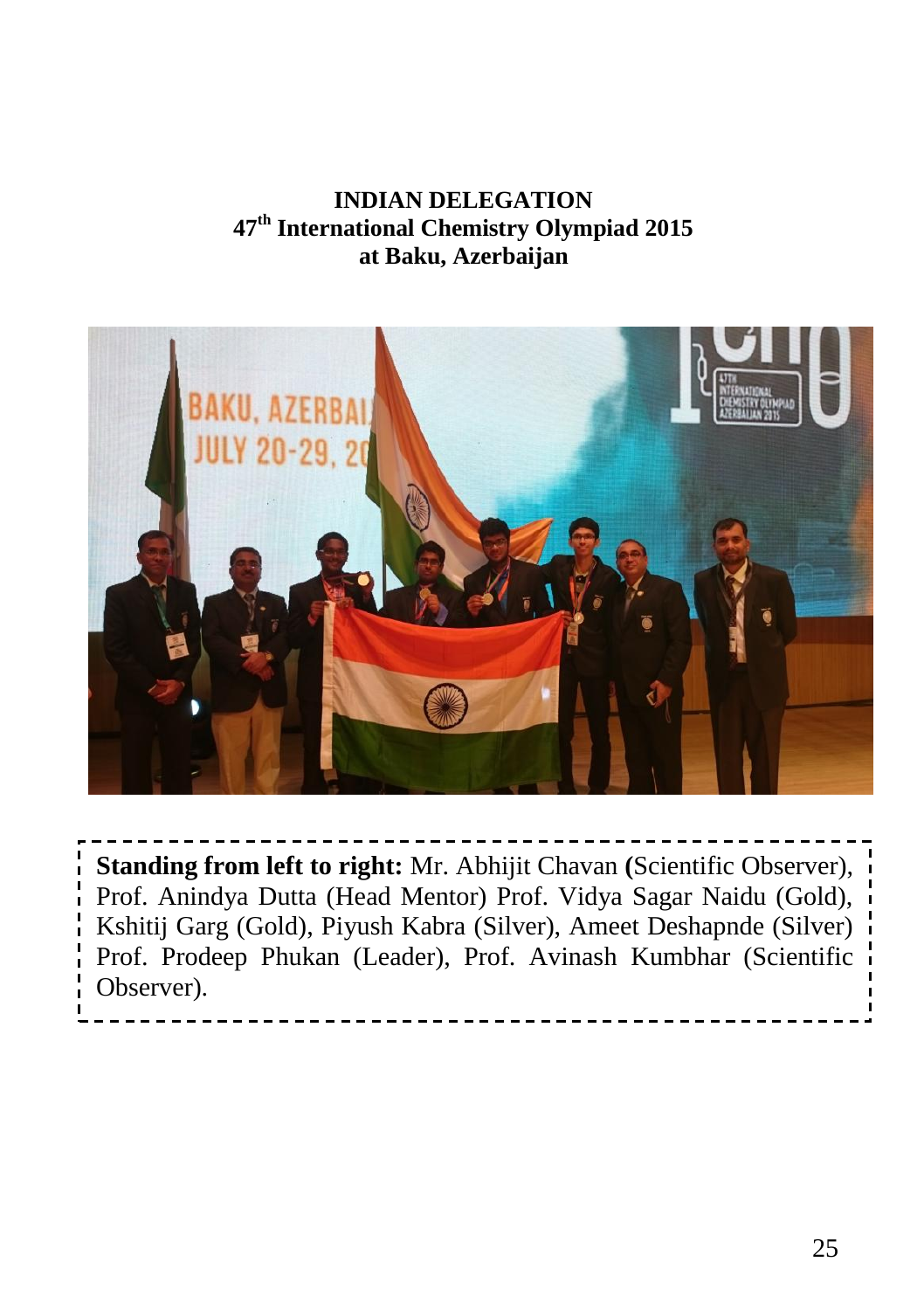**INDIAN DELEGATION 12th International Junior Science Olympiad 2015 at Daegu, South Korea**



**Standing from left to right:** Dr. Paresh Joshi (Scientific Observer), Yash Gupta (Gold), Bhskar Gupta (Gold), Pawan Goyal (Gold), Lay Jain (Gold), Lakshya Sharma (Gold), Vidhushi Varshney (Silver), Vinayak Katdare( Leader), Surabhi Potnis (Leader), Pradeep Kumar Burma ( Leader).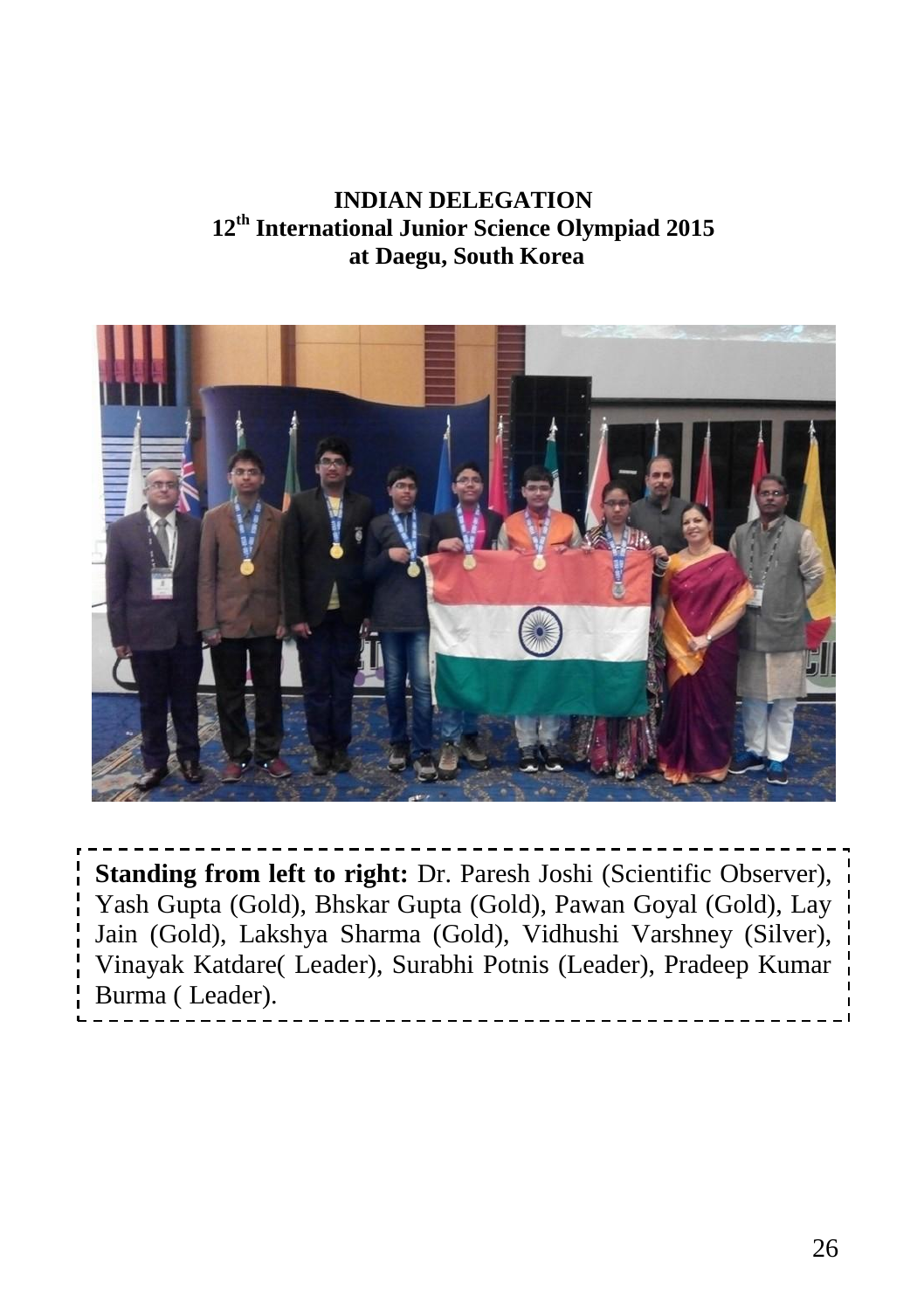#### **INDIAN DELEGATION 46 th International Physics Olympiad 2015 at Mumbai, India**



**Standing from left to right:** Gowtham Amrithya Neppoleon (Silver), Sheshansh Agrawal (Silver) Arindam Sonali Amar Bhattacharya (Bronze), Sri Eshwar Sai Prakash Reddy (Silver), Anuj Apte (Silver).